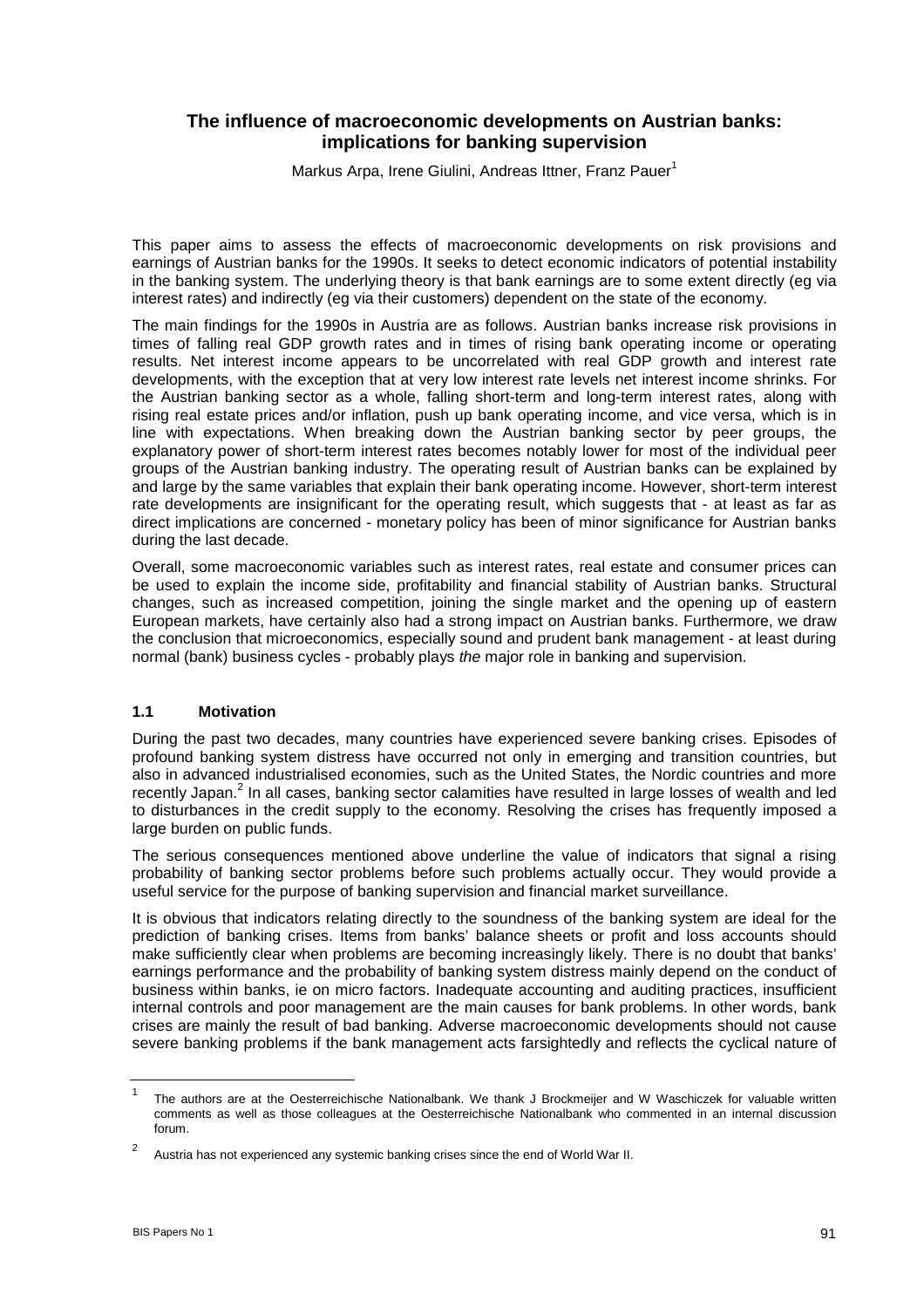the economy in its decisions. As this is not always the case, and because cyclical fluctuations are sometimes unexpectedly extreme, macroeconomic variables might well deliver good indicators for the likelihood of mounting stress within the banking system.

## **1.2 How do macroeconomic developments influence the stability of the banking system?**

Although banking crises are mainly caused by microeconomic factors, disturbances anywhere in the economy are likely to have repercussions on the banking system. Due to the nature of their business, banks are exposed to many potential sources of distress rooted in cyclical developments. The most dangerous characteristics in this respect are banks' above average reliance on creditors' funds (ie deposits) and their low capital ratio when compared to the corporate sector, their risky claims on different sectors of the economy, and the fact that their assets are in effect longer-term and less liquid than their liabilities. Banks' health reflects to a large extent the health of their borrowers, which in turn reflects the health of the economy as a whole.

A useful way to analyse the macroeconomic determinants of banks' health is to look at the main risks of banks: market risk (risk that values of underlying assets will decline), interest rate risk, exchange rate risk, default or credit risk (risk that debtors will be unable to repay their debts) and liquidity risk. All these risks are, at least partly, influenced by macroeconomic developments and policies.

An additional argument in favour of monitoring macroeconomic indicators for macroprudential purposes is the fact that the probability of systemic crises is greater when unsoundness is due to cyclical factors, because all banks are more or less exposed to the same conditions.

The evidence of past crises shows that certain macroeconomic variables typically display a distinctive pattern (boom and bust pattern) both before a banking crisis emerges and while it is unfolding. In general, the pattern is that of a rapid end to a boom: after rising rapidly, real GDP and domestic demand decline; an acceleration in inflation is suddenly reversed; credit from the banking system to the private sector builds up rapidly, peaks, and then contracts; real interest rates increase steadily, etc.

## **1.3 Development of production and domestic demand (cyclical indicators)**

Overall macroeconomic data on production and domestic demand provide information about the state of the business cycle. The position of the cycle determines the earnings power of the public and private sectors and hence influences their debt servicing capability. When nourished by excessive borrowing, buoyant production and demand growth can turn out to be the first phase of a boom-bust cycle, whose second phase is a sharp downturn which often causes debt servicing problems for borrowers. In the boom phase, debt servicing problems are comparatively rare due to the exceptional earnings quality which tempts loan officers and bank managements to underestimate the riskiness of their business and reduce the margins of safety. Buoyant economic growth in combination with declining interest rate spreads gives a strong hint that such risky (mis)behaviour is widespread.

A swift and sharp decline in production, investment and consumption growth weakens the debt servicing capability of borrowers due to the declining financial surpluses of firms and reduced income growth of households. In addition, the value of collateral (equity and real estate) usually falls considerably in an economic slump, thus diminishing borrowers' secondary means of servicing their debt. The accompanying fall in the value of collateral may aggravate the problems of adverse selection and moral hazard.<sup>3</sup>

## **Indicators selected**

- Rate of growth in real GDP
	- − Exceptional growth rates may indicate a boom preceding a bust (indicator with a long lead).

<sup>&</sup>lt;sup>3</sup> Borrowers with low net worth constitute greater moral hazard to lenders, as they have less to lose at default. The less a borrower has to lose, the more he is inclined to engage in risky investments financed by bank loans.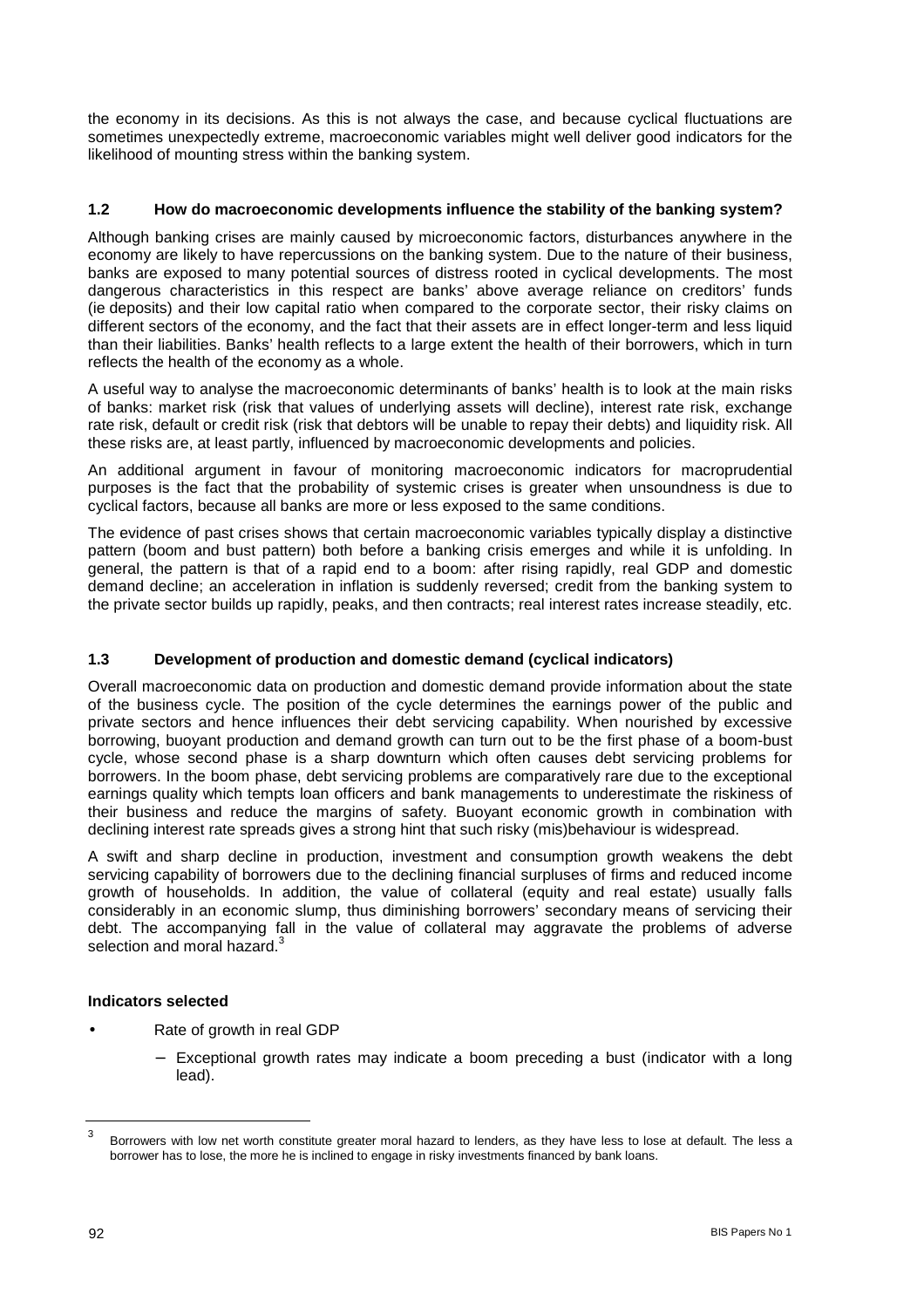- − Sharply decelerating or negative growth rates point to an increased likelihood of approaching debt servicing problems.
- Rate of growth in nominal GDP
	- − As price developments often play a prominent or even dominant role in economic excesses, changes in nominal GDP can provide additional information about changes in real GDP.
- Rate of growth in real domestic demand
	- − Exceptional growth rates may indicate a boom (overinvestment and overconsumption) preceding a burst of the investment bubble and the consumption euphoria.
	- − Sharply decelerating or negative growth rates may point to beginning debt servicing problems for companies and households.
- Rate of growth in nominal domestic demand

In this analysis we worked with real GDP and real domestic demand growth rates. Since the microeconomic bank data in our analysis are always relative data (eg operating income relative to total assets or risk provisions relative to total outstanding loans), we did not use nominal cyclical indicators.

## **1.4 Debt burden and leverage (financial fragility indicators)**

The soundness of the banking system crucially depends on the sustainability of the level of corporate and personal debt. If the private sector accumulates debt relative to assets beyond a critical level and shifts from borrowing adequately covered by cash flow to borrowing not covered, its debt servicing capacity is likely to be impaired under worsening economic conditions. In addition to the increased likelihood of debt servicing problems, declining net worth of borrowers is also regarded (under the theory of asymmetric information) as an incentive to moral hazard and adverse selection.

Whether and when borrowers with a high debt burden run into debt servicing problems essentially depends on the development of both interest payments and income. An increase in income gearing (interest payments as a proportion of income) caused either by declining earnings or rising interest payments (due to rising interest rates and/or growing debt ratios) reduces the borrowers' scope to service their debt.

### **Indicators selected**

This type of indicator is not incorporated in this paper, since it is only available on an annual basis in Austria.

### **1.5 Excessive asset price developments**

Prices of certain assets can be very volatile, which makes the financing of their purchase or production a risky business, sometimes involving heavy losses. The main reasons for the high volatility of certain asset prices are strong cyclical demand fluctuations (eg commodities), hog cycles due to long gestation periods (eg real estate) and speculative activity (eg shares). Inflated asset prices often lead banks to make lending decisions based on asset values which are unsustainable in the long run. In addition, prudent creditors are likely to be driven into herding behaviour under such circumstances, as they are undercut by those market participants disregarding the long-term risk involved in the loan financing of such assets.

Asset price slumps following excessive price hikes affect banks in various ways: first, they increase borrowers' indebtedness relative to their assets. This enhances the danger that borrowers may default on their payment obligations. Second, they reduce the value of banks' own securities and real estate portfolios, which leads to capital losses. Third, due to negative wealth effects, the demand from households and corporates may decline and hence accelerate the economic downturn.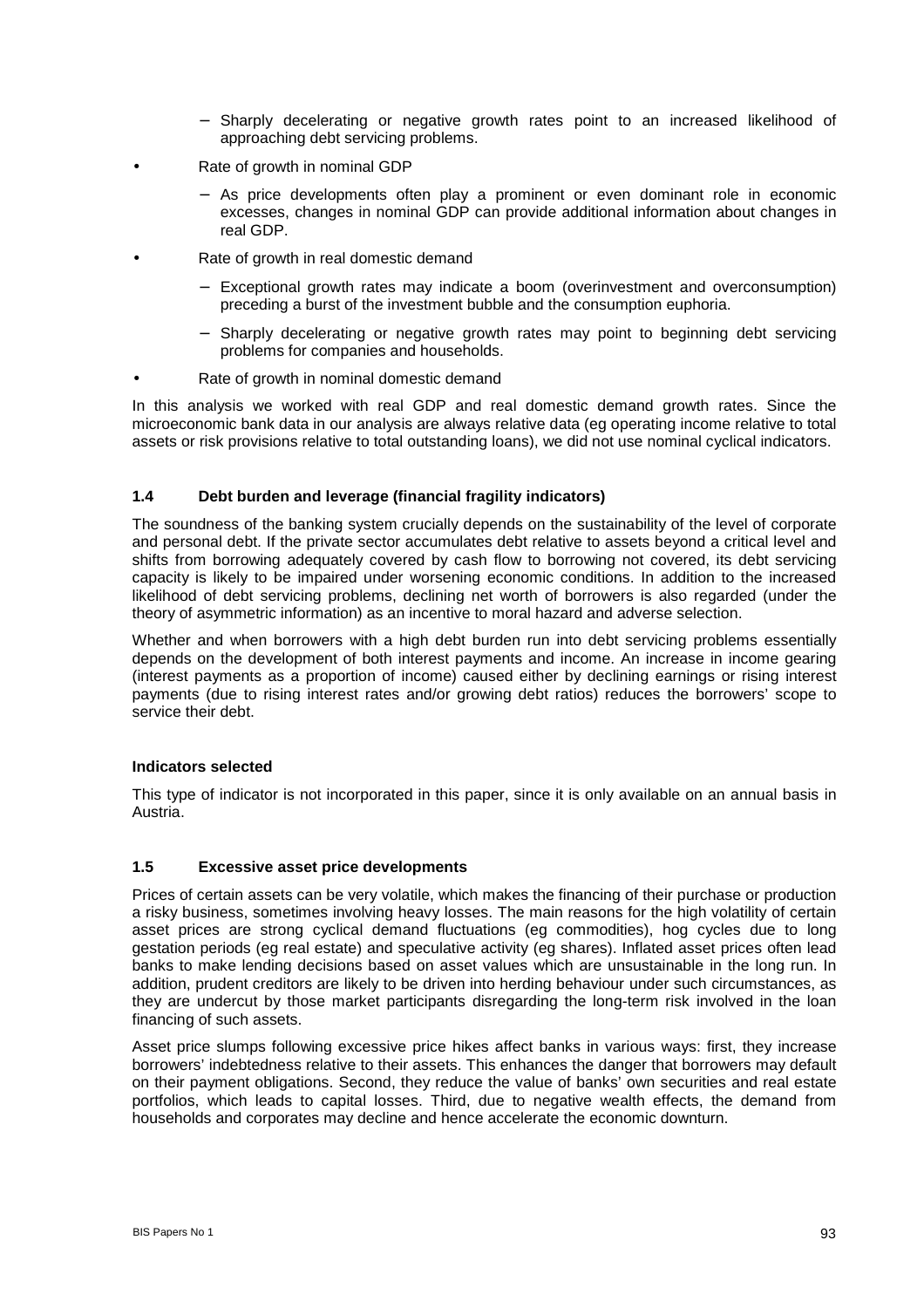#### **Indicators selected**

- Austrian and European share price indices
- Vienna real estate price index
	- − Due to myopic behaviour of (some) investors, a strong increase in real estate prices attracts much more investment in new buildings than will be demanded at this high price once the bulk of the new property enters the market. This overinvestment tends to cause the price bubble to burst at some point and (all) real estate assets to decline in value, potentially leading to negative net worth of the property and debt servicing problems.

### **1.6 Monetary and financial conditions**

Banking soundness to an important extent depends on the general monetary and financial conditions. Experience shows that banking crises often tend to be systemic when they are caused by deteriorating monetary and financial conditions. The increase in (real) short-term interest rates has proved to be a major source of systemic banking problems.

#### **Indicators selected**

- Monetary aggregates (M1 and M3)
	- Accelerating money supply growth points to a potential overheating of the economy, while sharply decelerating money supply growth can be, amongst other things, triggered by a recession and perhaps by deflationary effects in the economy, and/or it can be the result of a restrictive monetary policy stance.
- Nominal and real short-term interest rates (three-month money market rate)
	- − High and rising short-term interest rates point to restrictive monetary policies, motivated perhaps by an attempt to bring inflation under control. This imposes higher funding costs, while interest income cannot be increased equivalently as the interest rate for the stock of loans is usually fixed for a longer period. Furthermore, high short-term interest rates are likely to hurt banks even if they can be passed on to borrowers in the form of high lending rates. The reason is the tendency for adverse selection, which can increase the proportion of non-performing loans in the medium and long run.
- Nominal and real long-term interest rates (five-year benchmark government bond)
	- − Investment project decisions depend on the long-term interest rate. Normally, an internal rate of return is used to test whether investment projects are worth undertaking. Rising long-term interest rates may push projects with an initial positive value towards a negative value on account of the new internal rate of return.
	- − Besides the credit risk, the long-term interest rate affects the return on bank securities, and therefore it also imposes a market risk on the sector.
- Overall interest rate margin (average interest rate on banks' assets minus average interest rate on banks' liabilities)
	- − Competition may cause banks to make inadequate provisions for detrimental events such as asset price collapses or cyclical downturns, because banks that make adequate provisions are undercut by those disregarding such possibilities for reasons of ignorance or competitive advantage.
- Rate of inflation (consumer price index)
	- − High inflation rates usually go hand in hand with high nominal interest rates and will eventually lead to high real interest rates, which reduce the profitability of credit-financed investment projects and increases income gearing in real terms. However, rising inflation may temporarily reduce the real value of (fixed) interest payments by firms, thus increasing profitability for a certain period of time. Generally, a high and volatile nominal interest rate associated with high inflation makes it difficult for banks to perform maturity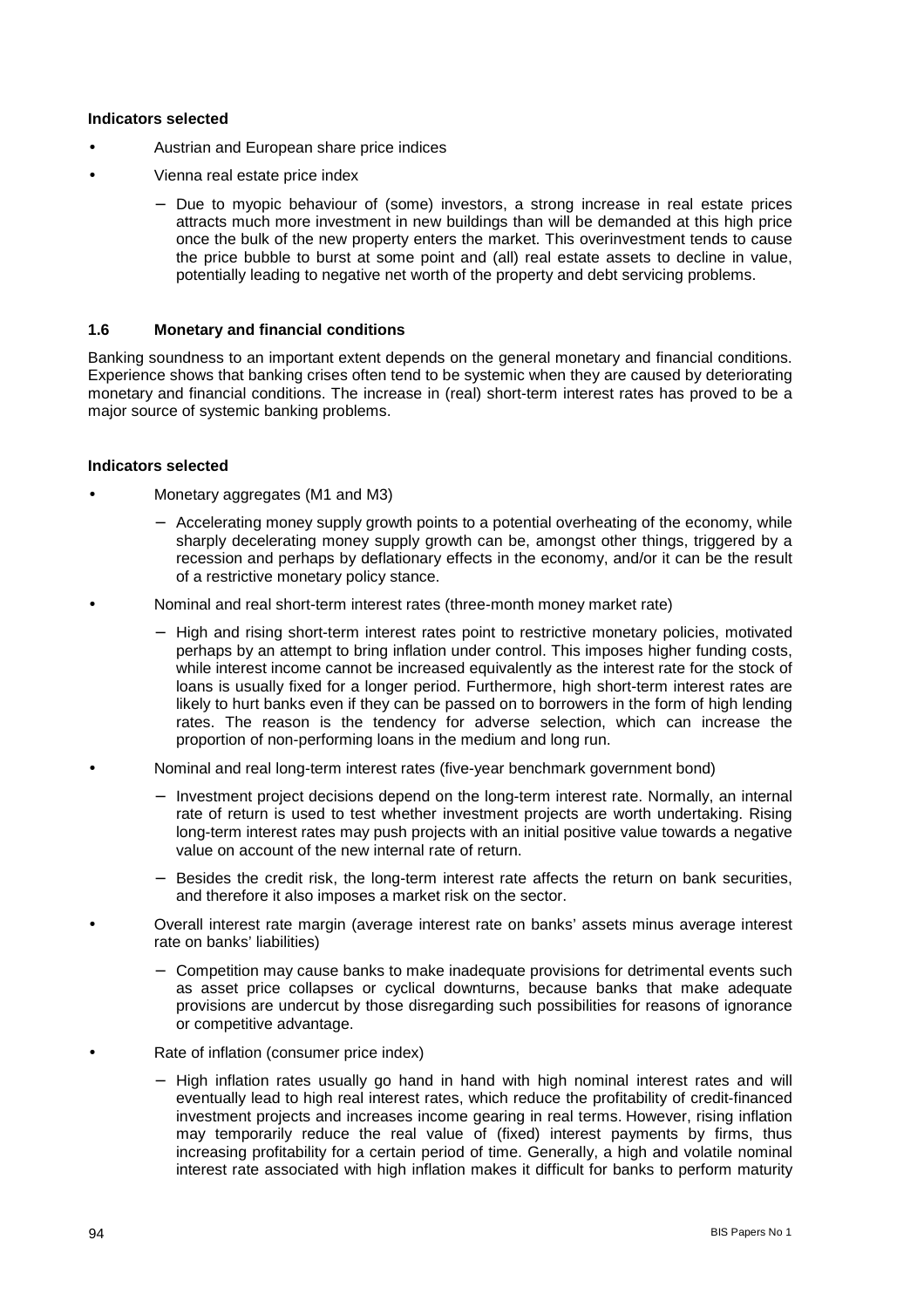transformation. High rates of inflation may proxy for macroeconomic mismanagement, which adversely affects the economy and the banking sector through various channels.

### **1.7 Bank data**

The micro bank data used for this paper are taken from the monthly raw balance sheet and the quarterly income statement which Austrian banks have to report to the supervisory authority and the central bank. These data are delivered on an unconsolidated basis, ie including domestic branch offices and branch offices abroad, but excluding bank and other subsidiaries.

*Risk provisions* are calculated as total provisions for loans granted to banks and non-banks as a percentage of total loans plus total provisions for loans. This ratio is not taken from audited financial statements (which are available only on an annual basis), since this would not have generated enough observations for our statistical analysis. Therefore, these figures are taken from the monthly raw balance sheets. This implies, as the name already suggests, that the extent of provisions as audited by external auditors at the end of the year might deviate from the figures used for this analysis.

As regards income figures, we based our analysis on the following breakdown:

- Interest income
- Interest expense
- **=** NET INTEREST INCOME
- + income from securities
- + net income from fees and commissions
- + net profit (loss) on financial operations
- + other operating income
- **=** OPERATING INCOME
- operating expenses
- **=** OPERATING RESULT
- RISK PROVISIONS
- taxes
- +/– extraordinary items
- **PROFIT**

*Income from securities* includes income from shares and other variable yield securities, income from participating interests and income from shares in affiliated companies.

*Operating expenses* include personnel and other administrative expenses, value adjustments on intangible and tangible fixed assets (such as land and buildings), but *exclude* value adjustments for loans and securities. Therefore, both operating income and the operating result do not include provisions for loan losses or for losses on securities.

Our analysis is based on net quarterly data, ie data on the second quarter do not include data from the first quarter in any given year.

For the purpose of supervisory analysis, Austrian banks are grouped into *peer groups*, according to the structure of their assets. Some banks, due to their special status, had to be classified in special groups heuristically (ie by conceptual assumption) a priori.

- − All large banks with total assets exceeding EUR 2 billion were placed in Peer Group 1. The total assets of this peer group amount to nearly three quarters of the total assets of all Austrian banks.
- − All foreign banks (foreign assets of more than 30% of total assets) that do not come under the group of large banks constitute Peer Group 2.
- − All specialised banks (those of the special purpose bank sector, including building and loan associations, etc) were grouped into Peer Group 3.
- The remaining banks were classified according to their balance sheet structure. The liabilities side of the balance sheet proved too blunt an instrument for differentiation; notably because savings deposits tend to correlate strongly with the balance sheet total, this breakdown would have been too close to the total asset criterion. Therefore, it was decided to use the assets side as a grouping criterion. Except for off-balance sheet business, the assets side reflects a bank's risk potential fairly accurately. The relation between domestic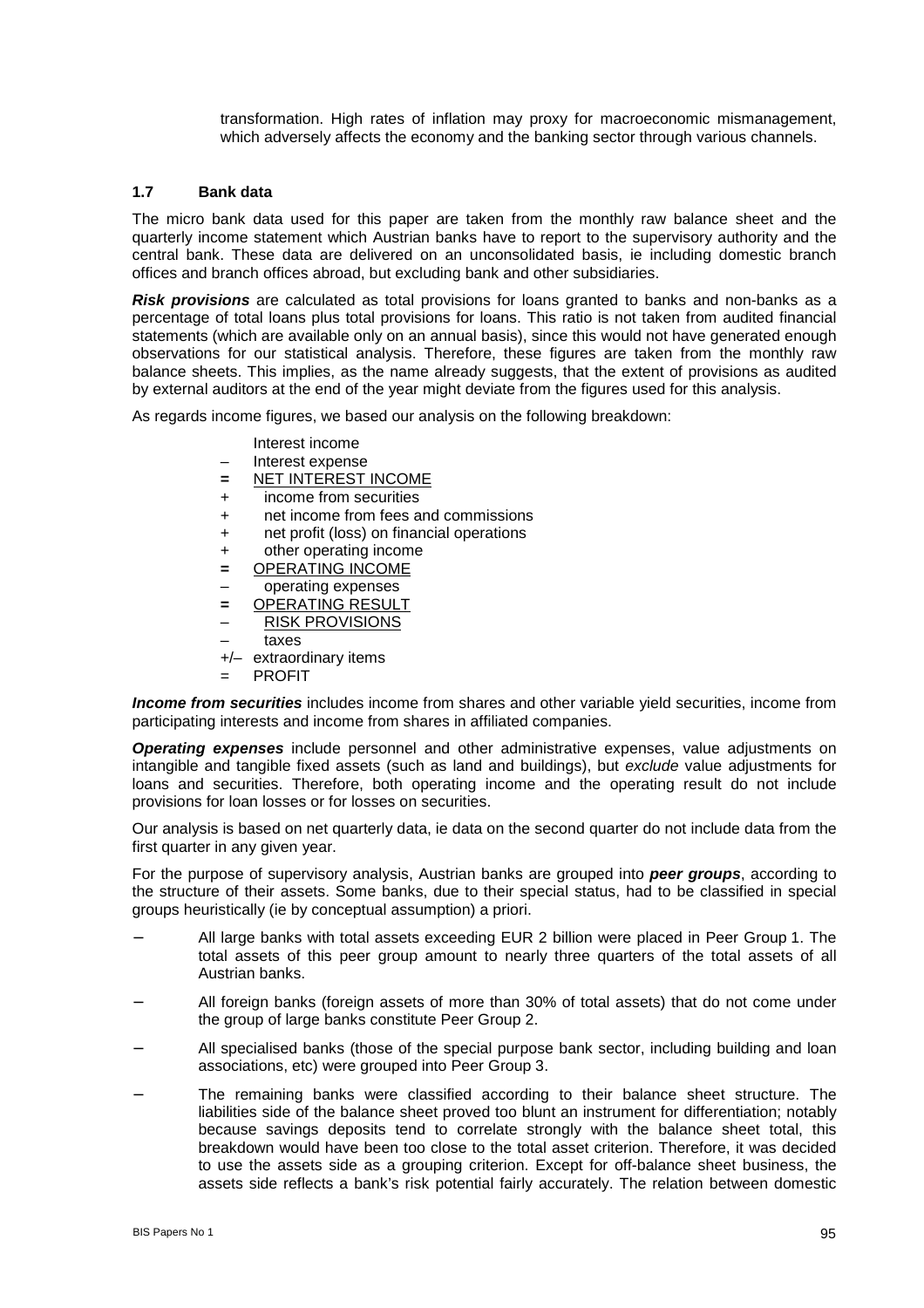interbank claims (DIC) and claims on domestic non-banks (CDNB) was used as a group membership criterion. This parameter covers approximately 85% of the balance sheet volume.

| Peer groups |                      |      |                 |                                                  |  |  |  |
|-------------|----------------------|------|-----------------|--------------------------------------------------|--|--|--|
|             |                      |      | Number of banks |                                                  |  |  |  |
| Peer group  | <b>Designation</b>   | 1999 | 2000            | <b>Definition</b>                                |  |  |  |
|             | Large banks          | 30   | 30              | Total assets $> \epsilon$ 2 billion              |  |  |  |
| 2           | Foreign banks        | 37   | 41              | Foreign assets as a % of total<br>assets $>$ 30% |  |  |  |
| 3           | Specialised banks    | 91   | 90              |                                                  |  |  |  |
| 4           | "Retail banks"       | 22   | 31              | $CDNB - 2^* DIC > 60\%$                          |  |  |  |
| 5           |                      | 186  | 204             | $CDNB - 2* DIC > 35%$                            |  |  |  |
| 6           |                      | 216  | 188             | $CDNB - 2^* DIC > 15%$                           |  |  |  |
|             |                      | 142  | 127             | $CDNB - 2^* DIC > 0\%$                           |  |  |  |
| 8           |                      | 172  | 167             | $CDNB - 2^* DIC > -30\%$                         |  |  |  |
| 9           | "Interbanking banks" | 74   | 72              | CDNB $- 2^*$ DIC $\le -30\%$                     |  |  |  |
| Total       | Banks, total         | 970  | 950             |                                                  |  |  |  |

Table 1 **Peer groups**

Source: Oesterreichische Nationalbank.

*CDNB: Claims on domestic non-banks as a % of total assets.*

*DIC: Domestic interbank claims as a % of total assets.*

*The multiplication factor 2 in the above table for domestic interbank claims (DIC) was introduced as a weighting factor to offset size-related differences against claims on domestic non-banks (CDNB).*

*From the data contained in the December monthly return, group membership is recalculated annually for the next following year.*

## **1.8. General remarks on the macro and micro data used**

Since the bank data required are not available before 1990, the econometric models are based on only half an interest rate cycle, ie falling rates between 1990 and 1999. We use quarterly data from 1990 Q1 to 1999 Q4. These data were transformed into annual growth rates, ie the logarithms and seasonal differences of the original quarterly time series. Data were sourced from the Austrian National Bank, the OECD, WIFO and Datastream.

## **2.1 When do Austrian banks form risk provisions?**

Economic theory provides several lines of explanation which are partly contradictory:

### *First hypothesis:*

Banks form provisions when their debtors show signs of financial strain. In our macroeconomic approach, this means that banks would increase their provisions during economic downturns and recessions, while economic upswings and booms should lead to reduced provisioning.

The underlying theory is that banks act under uncertainty and in particular are not able to ascertain whether a macroeconomic shock (positive or negative) is temporary or fundamental.

According to this view, banks behave *procyclically.*

### *Second hypothesis:*

Banks increase, or at least do not reduce, risk provisioning in times of high real GDP growth rates, because they are well aware that the economy behaves cyclically and that a boom is usually followed by a downturn. Farsighted banks even take into consideration that their debtors tend to stretch themselves somewhat during an upswing, which might become problematic during an economic downswing.

As a consequence, banks behave *anticyclically.*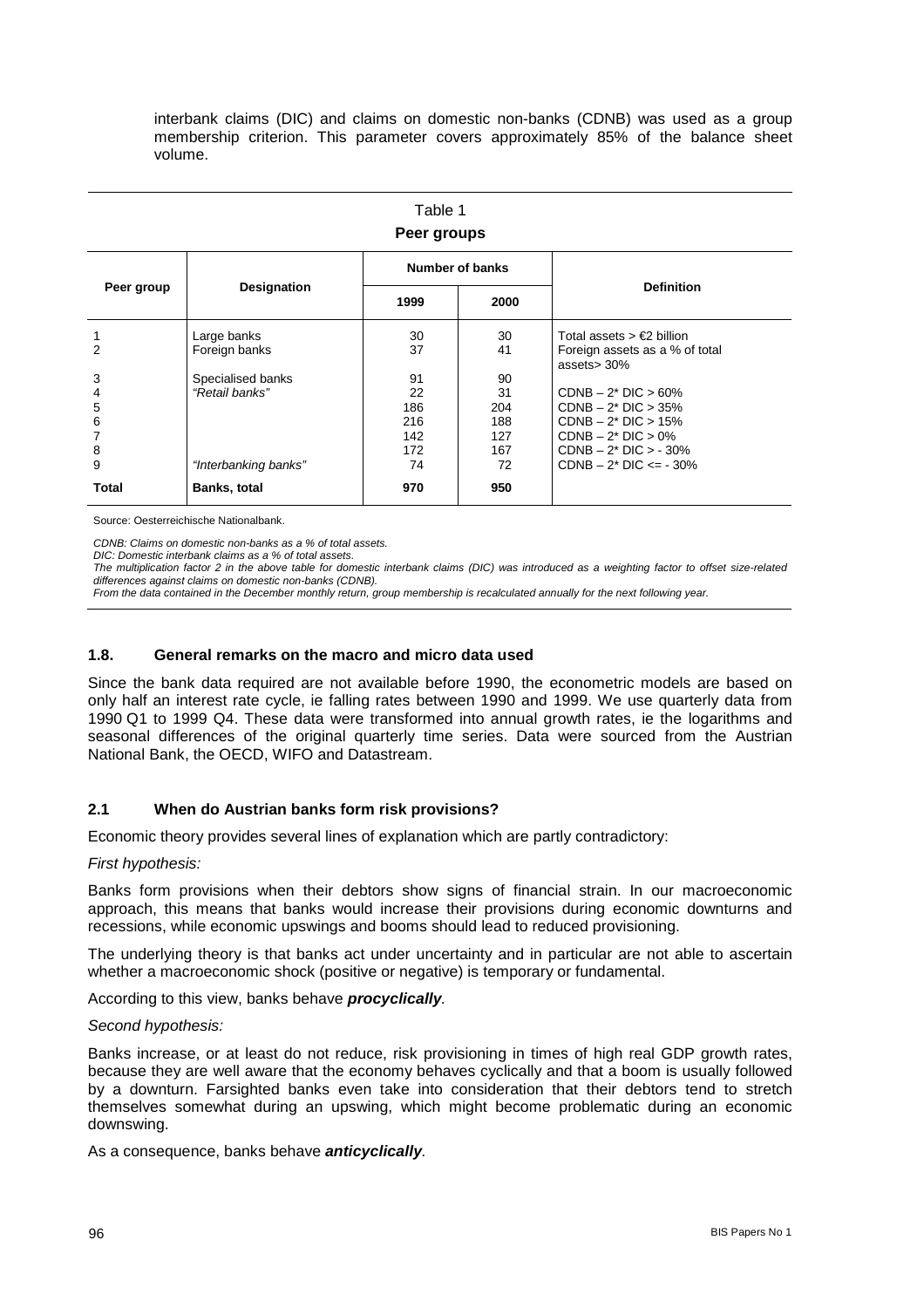### *Third hypothesis:*

Banks increase risk provisions when they engage in riskier business. This might well be correlated with higher returns, ie increased operating income for banks, since riskier business should lead to higher returns on average.

#### *Fourth hypothesis:*

Banks increase risk provisions in times of rising operating returns. This behaviour is partly connected to the behaviour described under hypothesis three, since operating return is defined as operating income minus operating expenses and therefore depends to some extent on returns.

Another argument for this type of behaviour is the attempt of banks to reduce the income tax burden by evening out profits and losses over time. Another, somewhat similar, reasoning is that banks want to produce a constant income stream, perhaps in order to generate trust among the public. Therefore, banks generally aim to reduce the volatility of their net income.

However, some banks might increase risk provisions simply when they can "afford" to do so, depending amongst other things on accounting standards and supervisory rules.

#### *Econometric models:*

We tested different multiple regression models to assess which of the above-mentioned explanations comes closest to the behaviour of Austrian banks.

In our models, risk provisions are defined as a percentage of total outstanding loans. For 1995 Q4-1996 Q3, a dummy variable (D96) has been used, due to a change in the definition of risk provisions in per cent of total outstanding loans by December 1995.

#### *Test of the first hypothesis:*

First, we formulated a multiple regression model in the form of (all variables in log and seasonally adiusted)

Provisions =  $c + b1$  \* GDP(r) +  $b2$  \* RealEstateLag2Q +  $b3$  \* RealInterestRate3M +  $b4$  \* D96.

Changes in risk provisions relative to total loans depend on *real GDP* growth rates, *real estate price* developments (lagged by two quarters), the development of *real interest rates* (three-month money market rate minus annual inflation rate) and the dummy variable. Asset prices, like *real estate prices*, obviously play a role in risk provisions, since the underlying assets are often used as mortgage. Since real estate price developments and their possible implications for loan provisioning become visible only with a certain time lag, we lagged this time series by two quarters.

This model delivers a good proxy. All variables are highly significant, the explanatory power of the model is very high (adjusted  $R<sup>2</sup>$  of 0.92), and we experience only low positive autocorrelation (Durbin-Watson: 1.6). According to this model, *risk provisions rise when real GDP growth declines (procyclical behaviour), they rise when real estate prices rise (anticyclical behaviour), and they* rise when real interest rates fall (see Table A1.1<sup>4</sup>).

Since risk provisions of all Austrian banks significantly depend negatively on real GDP growth, *Austrian banks behave procyclically* when it comes to forming risk provisions.

The sign of the first independent variable (real GDP growth) *confirms the first hypothesis* mentioned above, but the sign of the second independent variable, *real estate prices*, is questionable. When real estate prices rise, banks should be relieved as the value of mortgages rises, because this should reduce the likelihood of loan losses and therefore provisioning for real estate loans. Conversely, declining real estate prices should set bells ringing at banks, as the value of their mortgages declines and the chance that they may suffer a loss in the case of debt service problems of borrowers rises. However, it cannot be ruled out - even though we regard it as less likely - that banks behave "anticyclically" when it comes to real estate developments. In general, we are somewhat hesitant to accept that the Vienna real estate price index should have such a significant influence on risk provisions.

<sup>4</sup> Table numbers prefixed by an A can be found in the Appendix.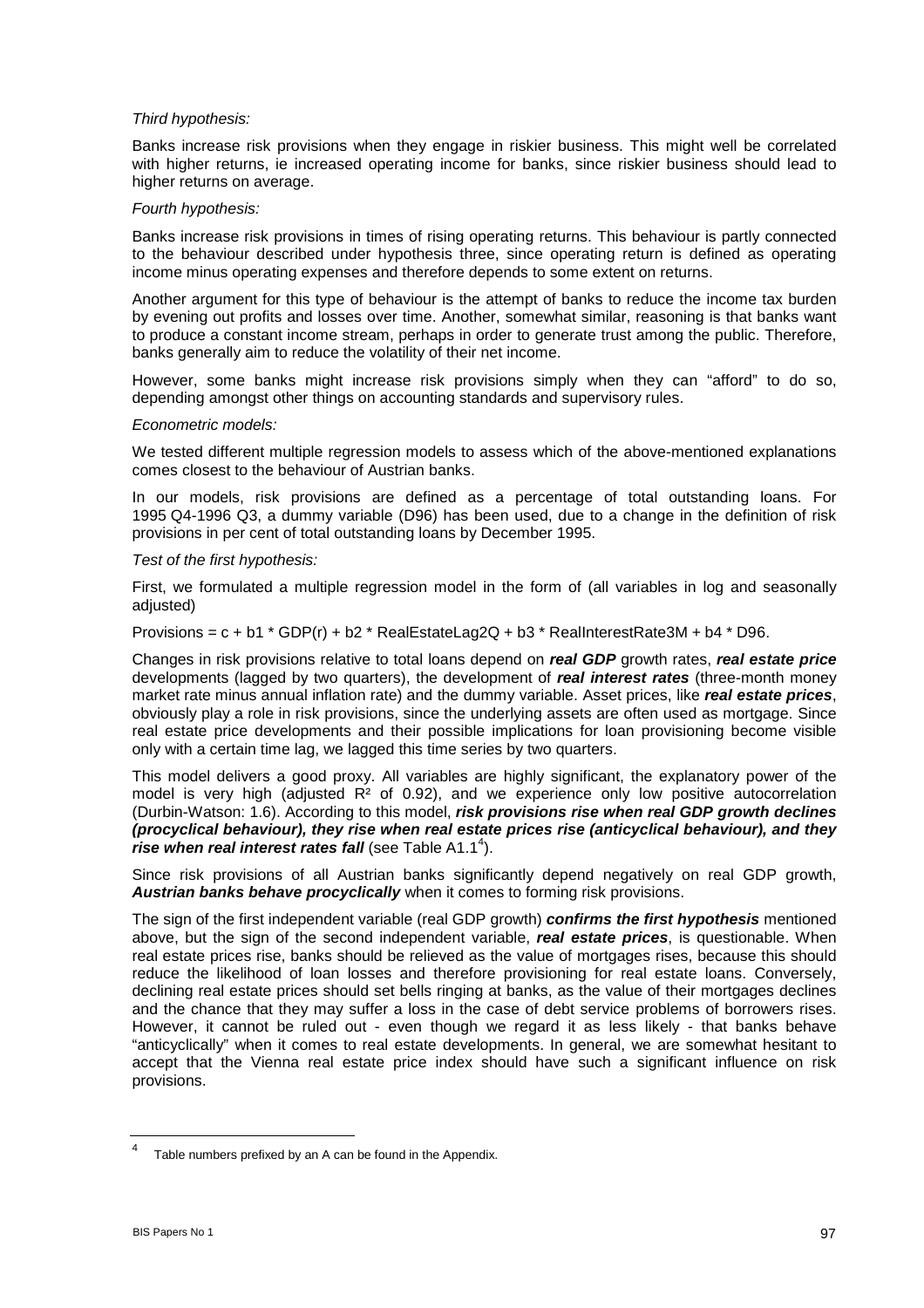Rising *real interest rates* should indicate growing financial strains in an economy. Rising real interest rates tend to increase financial fragility via an increase in the interest service burden for debtors, which should be reflected in banks' risk provisions. On the other hand, rising real interest rates are typical for times of (prolonged) strong economic growth, while falling real interest rates are typical for the early stages of an economic trough and during recessions.

When we replace the three-month real interest rate with the *consumer price index*, our *model* delivers a nearly perfect fit (adjusted R<sup>2</sup> of 0.94) with very high significance levels and no autocorrelation (Durbin-Watson test of 2.0). The results are shown in Table 2. According to this model, *risk provisions rise when real GDP growth rates decline*, *and they rise when real estate prices (lagged by two quarters) along with inflation increase*. Rising inflation usually increases risks and uncertainties for market participants in general, which in turn might lead to higher risk provisions. Even though this result is in line with expectations, we would like to add a word of caution, since the inflation rate in Austria never exceeded 4% during the 1990s, and the very significant regression results for inflation on risk provisioning might be somewhat overstated for reasons we do not yet know. (An "AR model" can be found in Table A1.2; since we experience some, albeit statistically insignificant, autocorrelation at a lag of four quarters, the AR (4) model even delivers slightly better results, which however do not change the picture described above.)

| Table 2                |
|------------------------|
| <b>Risk Provisions</b> |

Dependent variable: ProvisionsGlobalD4L Sample (adjusted): 1991:3, 1999:4 Included observations: 34 after adjusting endpoints White heteroskedasticity-consistent standard errors & covariance

| Variable           | <b>Coefficent</b> | Std error             | t-statistic | Prob        |
|--------------------|-------------------|-----------------------|-------------|-------------|
| Constant           | $-0.032094$       | 0.035585              | 0.901893    | 0.3745      |
| GDPREALD4L         | $-2.580486$       | 0.769412              | $-3.353841$ | 0.0022      |
| RESTATELAG2QD4L    | 0.463379          | 0.180112              | 2.572724    | 0.0155      |
| CPID4L             | 5.472041          | 1.185861              | 4.614405    | 0.0001      |
| D96                | $-0.357705$       | 0.012099              | $-29.56426$ | 0.0000      |
| R-squared          | 0.943623          | Mean dependent var    |             | 0.010556    |
| Adjusted R-squared | 0.935847          | SD dependent var      |             | 0.173110    |
| SE of regression   | 0.043846          | Akaike info criterion |             | $-3.281210$ |
| Sum squared resid  | 0.055752          | Schwarz criterion     |             | $-3.056745$ |
| Log likelihood     | 60.78056          | F-statistic           |             | 121.3489    |
| Durbin-Watson stat | 2.030604          | Prob (F-statistic)    |             | 0.000000    |

### *Test of the second hypothesis:*

The test of hypothesis one indicates that hypothesis two, ie provisions rise when real GDP rises, can be rejected (null hypothesis).

### *Test of the third hypothesis:*

In the next step, we assess whether risk provisions might be influenced by bank earnings, ie we test hypothesis three.

In this model, risk provisions are explained by *operating income* (and the dummy variable) (see Table A1.3). We get a *highly significant positive regression*, ie risk provisions rise when operating income rises. This is in line with our reasoning that higher returns are based on higher risks, which in turn lead to higher risk provisions.

A note of caution: R² is high with 0.76, but we experience autocorrelation. In fact, this simple model underestimates risk provisions in the early 1990s and overestimates them in the late 1990s.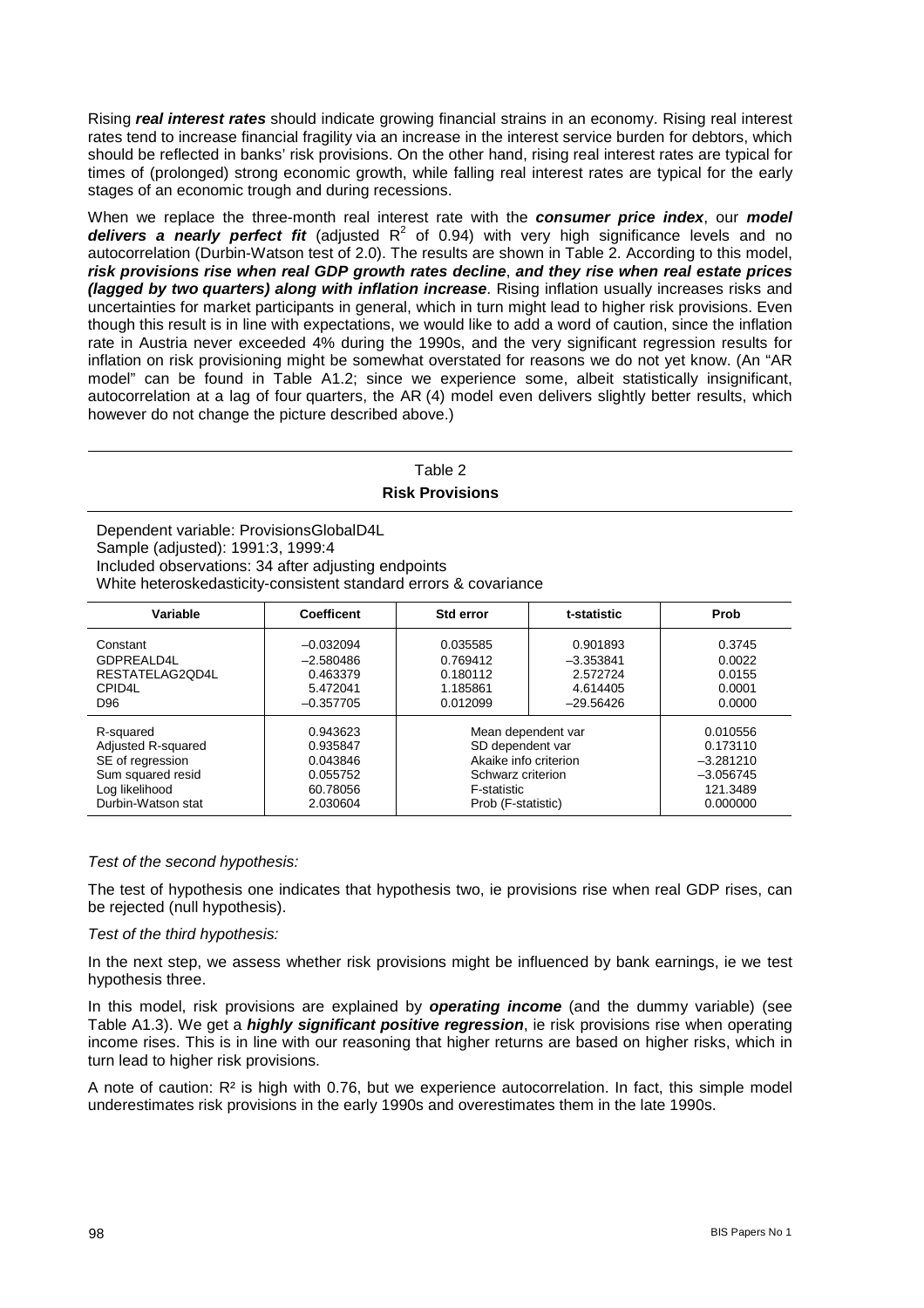*Test of the fourth hypothesis:*

Now we explain risk provisions by *operating result* (see Table A1.4). Again, we find a *significant positive link*. Since the operating result is defined as operating income minus operating expenses, it is not surprising that the significant positive link of operating income with risk provisions is also found in this model.

Because the explanatory power of the operating result is somewhat less significant (and autocorrelation even higher), we are inclined to argue that risk provisions can be explained better by operating income than by the operating result. However, it cannot be ruled out that banks tend to increase their risk provisions in "good times", ie because the bank operating result is high. Whether this type of behaviour is mainly triggered by tax or by confidence considerations, or perhaps something else, is difficult to assess.

To *summarise* these results, Austrian banks appear to behave procyclically, ie they increase risk provisions in times of declining real GDP growth rates. In addition, Austrian banks form risk provisions when their operating income rises. It cannot be ruled out that banks form risk provisions because the operating result rises. The model also delivers the result that rising inflation and rising real estate prices lead to higher risk provisions. While the first result is in line with expectations, even though it is somewhat astonishing that relatively moderate inflation rates have such a significant impact on risk provisioning, the latter result is not in line with expectations.

Putting the above findings in a single model delivers the expected result; see Table 3 and Figure 1. The statistical tests highlight that the explanatory power of this model with an adjusted R<sup>2</sup> of 0.95 and very high significance levels is exceptionally high (see table and corresponding Figure below). (The Durbin-Watson statistic indicates autocorrelation; however a close analysis of the residuals comes to the conclusion that the autocorrelation of the residuals is statistically not significant (probability values  $\geq$  0.15) and therefore does not pose a problem. Nevertheless, for an AR(4) model which deals with this insignificant autocorrelation, see Table A1.5.)

### **2.2 What determines net interest income?**

Austrian banks' operating income (still) very much depends on net interest income. This is also confirmed by a simple regression analysis, where operating income is very well explained by net interest income (see Table A2.1).

According to our multiple regression analysis, net interest income is not well explained by market *short- and long-term interest rate* developments and appears to be uncorrelated with *real GDP* growth (see Table A2.2; very much the same holds if net interest income is lagged by one year versus interest rate developments). However, we cannot rule out that net interest income reacts to interest rate developments with a very long time lag of perhaps three or four years. Since our data cover only 10 years, a time lag of that magnitude leads to serious econometric problems and could not be tested by us.

Anecdotal evidence as well as a graphic analysis of recent net interest developments in Austria lead us to the conclusion that *the level of interest rates most likely has some influence on net interest income* (see Figure 2). When short-term interest rates (three-month money market rates) hovered around or below 3.5%, and long-term interest rates (five-year government bonds) fell below 5%, net interest income started to fall (with a certain time lag). This might be explained by the fact that interest rates for customer deposits reached a point where they could not fall much further (eg in the case of retail overnight deposits), and/or customers started to move to other, higher-yield forms of investment (eg mutual funds). In the latter case, banks had to refinance themselves in other, usually more expensive ways (eg via money markets and bonds). On the other side of the balance sheet, interest rates for loans still had room to go down further and low rates were attractive for debtors. This caused the spread between active and passive interest rates to narrow.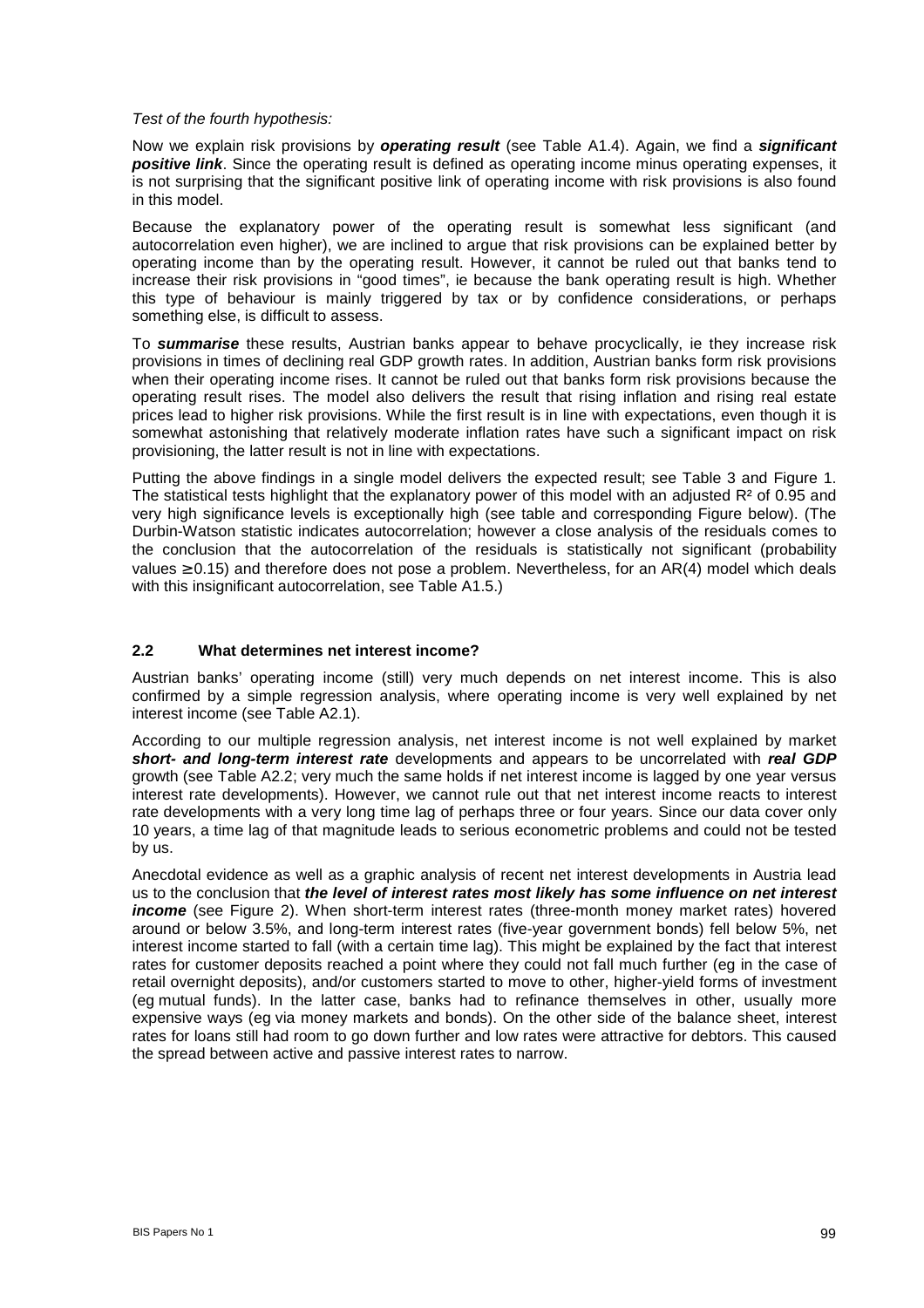## Table 3 **Risk Provisions**

| Dependent variable: Provisions Global D4L                        |
|------------------------------------------------------------------|
| Method: least squares                                            |
| Sample (adjusted): 1991:3, 1999:4                                |
| Included observations: 34 after adjusting endpoints              |
| White heteroskedasticity-consistent standard errors & covariance |

| Variable           | <b>Coefficient</b> | Std error             | t-statistic | Prob        |
|--------------------|--------------------|-----------------------|-------------|-------------|
| Constant           | $-0.022176$        | 0.031594              | $-0.701901$ | 0.4885      |
| IncomeGlobalD4L    | 0.351733           | 0.109022              | 3.226241    | 0.0032      |
| GDPREALD4L         | $-1.887156$        | 0.635363              | $-2.970202$ | 0.0060      |
| RESTATELAG2QD4L    | 0.406306           | 0.155008              | 2.621185    | 0.0140      |
| CPID4L             | 4.773383           | 1.080456              | 4.417935    | 0.0001      |
| D96                | $-0.368167$        | 0.009352              | $-39.36569$ | 0.0000      |
| R-squared          | 0.956389           | Mean dependent var    |             | 0.010556    |
| Adjusted R-squared | 0.948602           | SD dependent var      |             | 0.173110    |
| SE of regression   | 0.039246           | Akaike info criterion |             | $-3.479142$ |
| Sum squared resid  | 0.043127           | Schwarz criterion     |             | $-3.209784$ |
| Log likelihood     | 65.14542           | F-statistic           |             | 122.8089    |
| Durbin-Watson stat | 1.427442           | Prob (F-statistic)    |             | 0.000000    |

## **2.3 Which macroeconomic developments influence Austrian banks' operating income?**

### *Short- and long-term interest rates*

First, the explanatory power of changes in nominal interest rates is tested, by applying the following model (reminder: all data are annual growth rates, ie in log and seasonal differences):

Operating income = c + b1 \* InterestRate3Month + b2 \* InterestRate5Years.

The variance of operating income of all Austrian banks is not significantly explained by the movement of short-term interest rates and just significantly explained by the movement of long-term interest rates. *Falling long-term interest rates lead significantly to higher operating income and vice versa.* Short-term rates have the same sign as long-term rates, but are not significant. The Durbin-Watson statistic indicates some positive autocorrelation (see Table A3.1).

### *Short-, long-term interest rates and the volume of loans*

When the above model is extended by the volume of loans, its explanatory power rises, even though short-term interest rates remain just below the significance level of 5%; changes in the volume of loans and long-term rates are significant. The results are in line with expectations: *operating income rises significantly with the volume of loans and significantly when long-term interest rates fall* (see Table A3.3).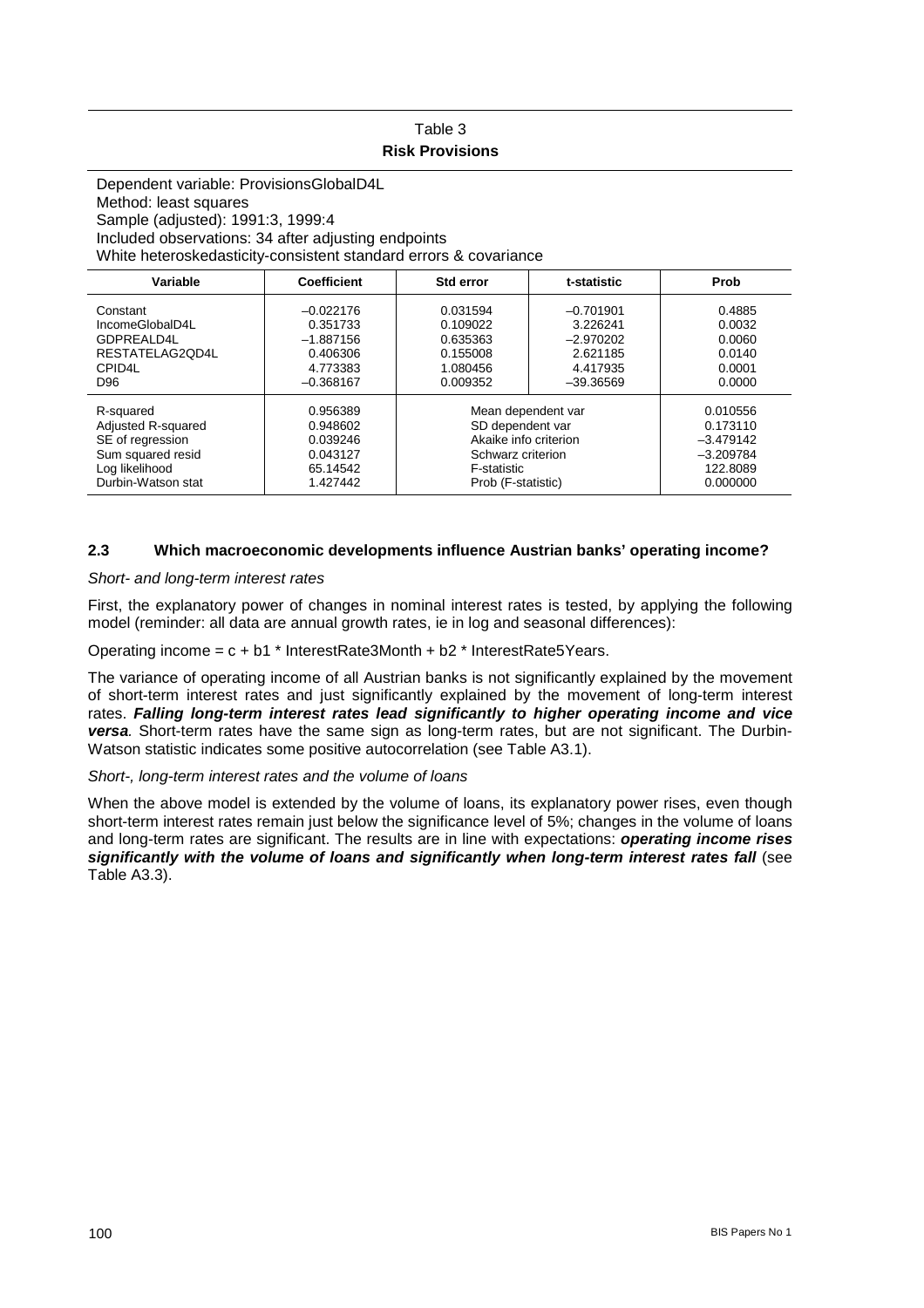Figure 1 **Risk Provisions** (annual growth rates; rhs)





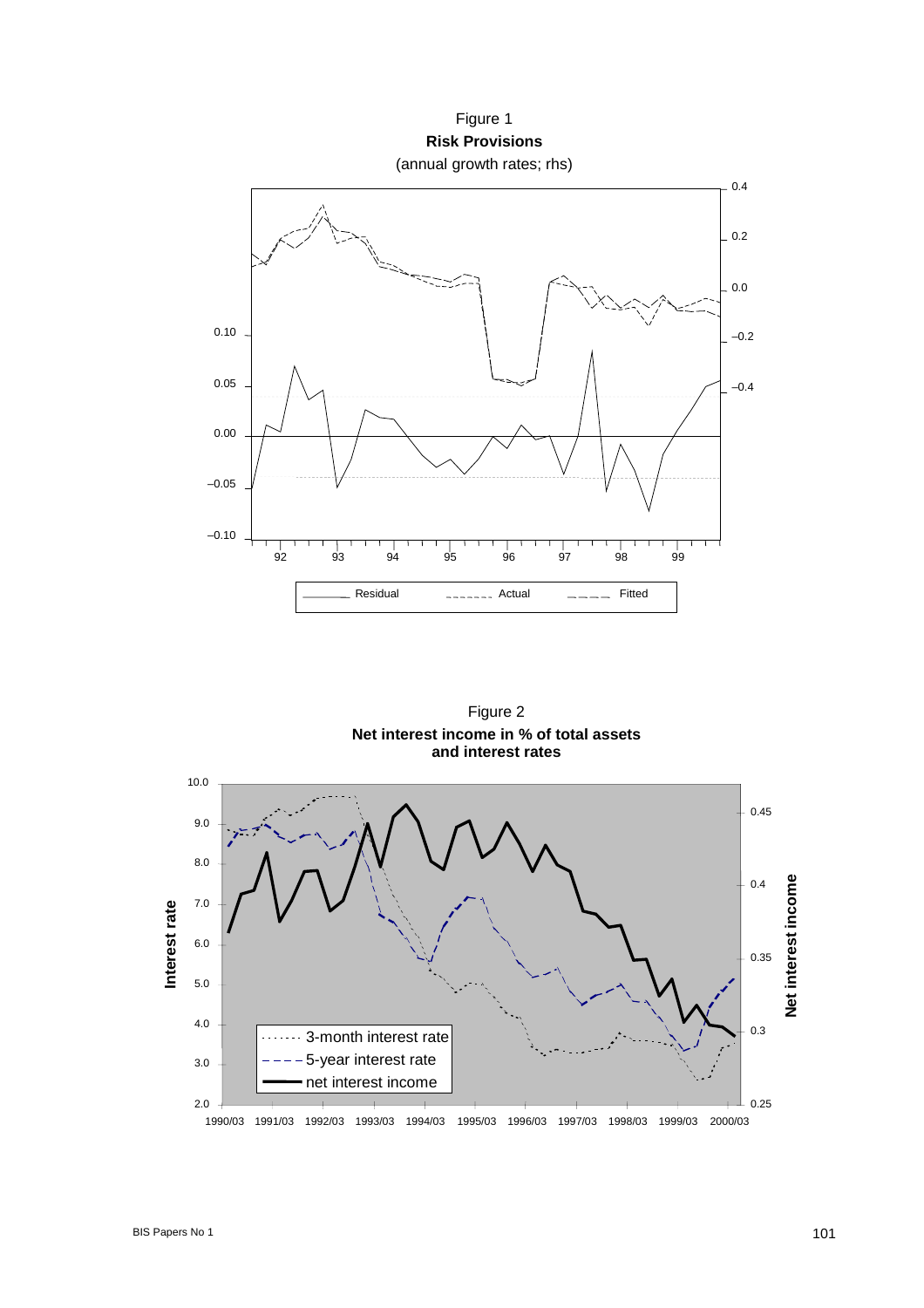#### *Short-, long-term interest rates and real estate prices*

In this model we use real estate prices in Vienna, lagged by two quarters, as one of the explanatory variables. A lag of two quarters is introduced, since it certainly takes time before real estate price developments and their effects on customers (loans, etc) show up in bank income. Lagging this real estate index by four quarters leads to similar but somewhat less significant results.

According to this model specification, operating income is significantly explained by short- and longterm interest rates, as well as real estate prices. *Operating income rises when short- and longterm interest rates fall and real estate prices increase* (we are not confronted with autocorrelation; see Table 4 and Figure 3).

| Table 4                 |  |
|-------------------------|--|
| <b>Operating income</b> |  |

Dependent variable: IncomeGlobalD4L Method: least squares Sample (adjusted): 1991:3, 1999:4 Included observations: 34 after adjusting endpoints White heteroskedasticity-consistent standard errors & covariance

| Variable           | <b>Coefficient</b> | Std error             | t-statistic | Prob        |
|--------------------|--------------------|-----------------------|-------------|-------------|
| Constant           | $-0.063169$        | 0.010388              | $-6.080930$ | 0.0000      |
| IRATE3MD4L         | $-0.166282$        | 0.058541              | $-2.840465$ | 0.0080      |
| IRATE5YD4L         | $-0.125043$        | 0.058192              | $-2.148786$ | 0.0398      |
| RESTATELAG2QD4L    | 0.587049           | 0.183582              | 3.197747    | 0.0033      |
| R-squared          | 0.459964           | Mean dependent var    |             | $-0.013839$ |
| Adjusted R-squared | 0.405961           | SD dependent var      |             | 0.070250    |
| SE of regression   | 0.054145           | Akaike info criterion |             | $-2.884188$ |
| Sum squared resid  | 0.087949           | Schwarz criterion     |             | $-2.704617$ |
| Log likelihood     | 53.03120           | F-statistic           |             | 8.517298    |
| Durbin-Watson stat | 2.024644           | Prob (F-statistic)    |             | 0.000305    |

This type of behaviour is *in line with expectations*. Banks in general seem to refinance themselves short-term, while they tend to invest long-term (this holds not only for investment banking, but also for investments in eg equipment, real estate and human capital). In an environment of falling (short- and long-term) interest rates, operating income rises, and vice versa. Rising real estate prices are positive for operating income, since banks' profits from their own real estate transactions rise and the business of their real estate subsidiaries becomes more profitable, thus influencing operating income. In addition, rising real estate prices should lead to higher demand for mortgage-backed debt, which in turn increases the volume of fees, etc and probably increases margins.

### *Short-, long-term interest rates and the consumer price index*

Using the consumer price index (CPI) along with short- and long-term interest rates to explain banks' operating income, we obtain a large extent the same - econometrically - good results  $(R^2 = 0.36$ . Durbin-Watson = 2.1).<sup>5</sup> Operating income rises significantly with inflation and increases *significantly when long-term interest rates fall* (and not significantly when short-term interest rates fall; see Table A3.4).

<sup>5</sup> Since we use nominal interest rates and the CPI in one multiple regression model, some multi-collinearity can not be ruled out, even though we have econometric evidence that this should not pose too much of a problem. Multiple regressions which do not use nominal interest rates and the CPI in one model confirm the explanatory power of nominal interest rates respectively the CPI.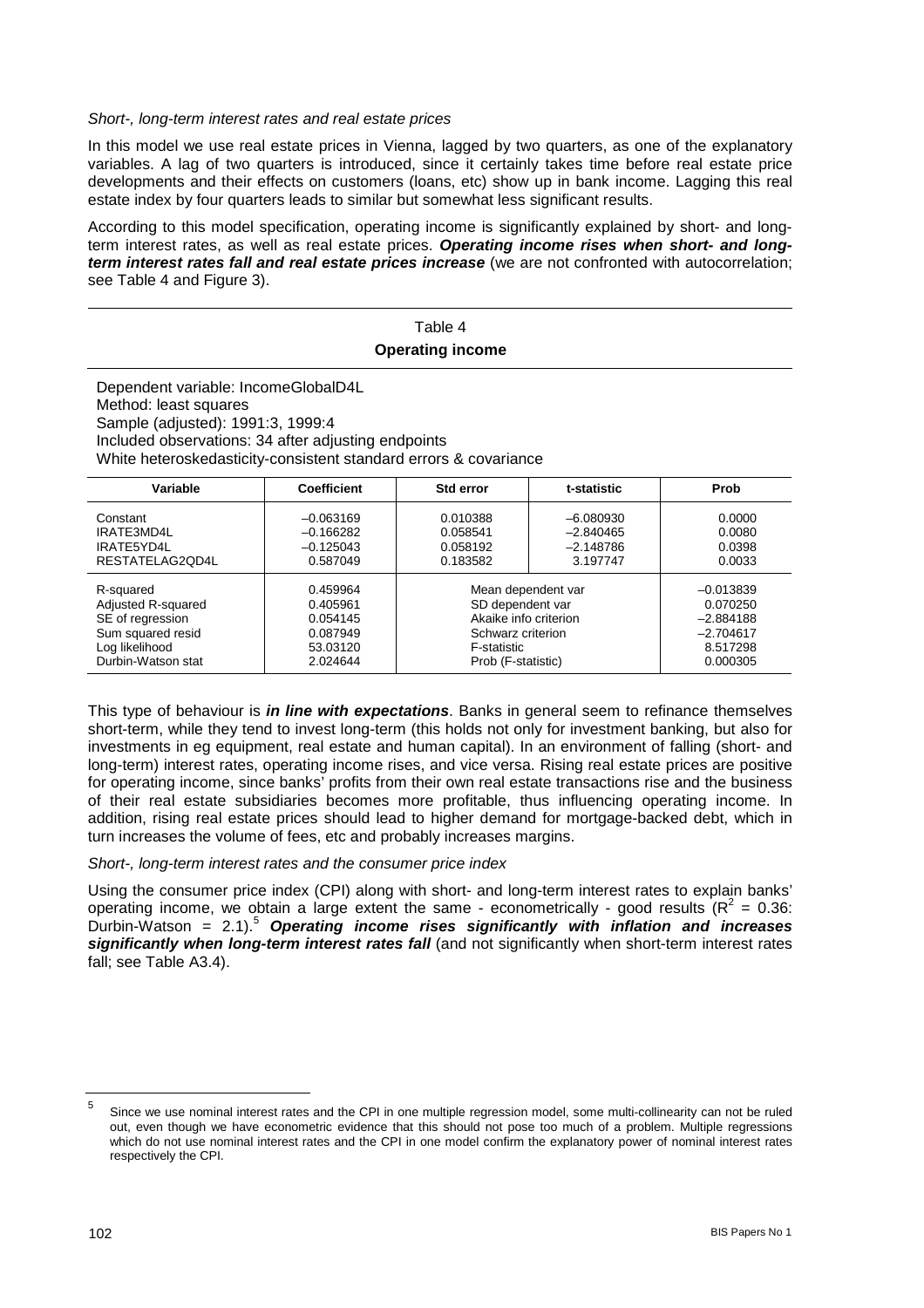Figure 3 **Operating income** (annual growth rates; rhs)



In relation to bank operating income in Austria during the 1990s, the CPI might well be used as an indicator for structural changes in the Austrian economy during this period. Rising inflation rates can be - amongst other things - an indicator for inefficiency and protected or fragmented markets. Falling inflation rates can go along with increased competition. In this respect, falling inflation rates would hint at rising competition in the economy in general and amongst banks in particular. The latter is very much in line with developments in Austria during the 1990s, especially after joining the European Economic Area with its single market in 1994 and the European Union in 1995.

#### *Real short- and long-term interest rates*

Using real interest rates instead of nominal rates and the CPI, the result is that *falling real long-term interest rates<sup>6</sup> significantly lead to rising operating income, while falling real short-term rates have an insignificant effect* on operating income (see Table A3.5).

The same analysis for *different sectors of the Austrian banking system* as a whole leads to different results (for different peer group definitions of Austrian banks, please see pages 6 and 7):

#### *Large banks*

The development of operating income of large Austrian banks can be explained by a similar model to that for the banking industry as a whole. *Operating income of large banks depends significantly and negatively on long-term interest rate developments and significantly and positively on real estate price developments in Vienna* (lagged by two quarters). The difference compared to the model for the banking industry as a whole is that short-term interest rates become totally insignificant

<sup>6</sup> For practical reasons, real long-term interest rates are defined as the yield of five-year government benchmark bonds minus the annual inflation rate in the corresponding quarter.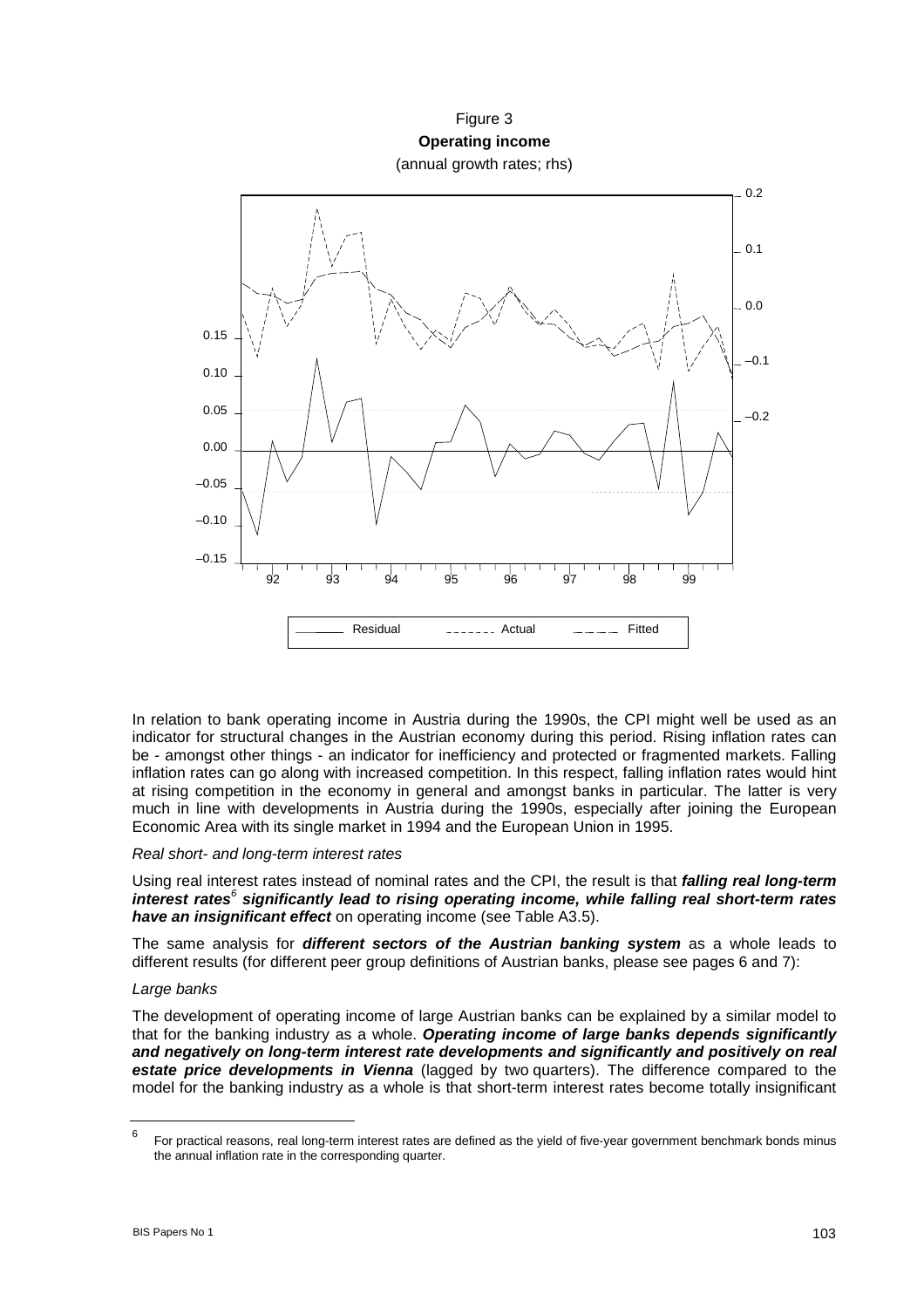(see Table A4.1). Nevertheless, the explanatory power of this model remains high (adjusted R²: 0.44; Durbin-Watson test: 2.1). Viennese real estate prices become even more significant, which fits well with expectations. The largest Austrian banks are based in Vienna and are usually very active in the Viennese real estate sector.

Substituting the CPI for real estate prices brings, to some extent, the same results: The operating income of large banks *depends significantly and negatively on long-term interest rate developments and significantly and positively on CPI developments* (R²: 0.28; no autocorrelation; see Table A4.2). Short-term interest rate developments fall slightly short of being significant, ie remain slightly above the probability level of 5%, but, unlike the results so far, correlate positively with operating income.

Using real interest rates instead of nominal rates and the CPI, the result is that *falling real long-term interest rates significantly lead to rising operating income, while rising real short-term rates have* an insignificant effect on operating income.

### *Retail banks (peer group 4 and 5)*

Applying the model with *interest rates and real estate prices* as the explanatory variables to "peer groups 4 and 5", ie retail banks, *does not explain operating income* developments (see Table A5.1). Neither interest rate nor real estate price developments in Vienna have a significant influence on the operating income of retail banks. This is not surprising, since small retail banks are mainly involved in the customer deposits and lending business, which is in general, according to our analysis of net interest income, not well explained by interest rate developments. The fact that real estate price developments in Vienna do not explain the operating income of small retail banks is reasonable. Small retail banks are usually not based in Vienna and in general do not have significant real estate operations in Vienna.

Substituting the CPI for real estate prices leads to very much the same results. *Consumer price developments* and - according to our interpretation of CPI developments during the 1990s - increased competition *appear to have no significant effect* on the operating income of small retail banks (see Table A5.2).

## *Banks specialising in interbank business*

The operating income of - relatively small - banks operating mainly in the interbank area (peer group 8 and 9) cannot be explained by interest rates and real estate prices. Changes in *real estate prices and long-term interest rates do not have any explanatory power; moreover, short-term interest rates are insignificantly (negatively) correlated with operating income.* Inflation does not significantly explain the operating income of this banking sector, either (see Tables A6.1 and A6.2).

### *Foreign banks*

Foreign banks' operating income, ie the operating income of relatively small Austrian banks with sizeable operations abroad, *does not have any significant regressions* with real estate developments in Vienna and with interest rates, which is by and large in line with expectations. CPI developments in Austria have no significant effect on the operating income of small Austrian banks operating abroad, either (see Table A7.1).

In **conclusion**, for the banking industry as a whole, developments in short-term interest rates and long-term interest rates, along with real estate and/or the inflation rate, appear to have a significant influence on operating income. But this can be traced mainly to the behaviour of large banks, even though the influence of short-term interest rates on the operating income of large banks becomes insignificant or difficult to interpret. Small retail banks, (smaller) foreign banks and (smaller) banks in the interbank business seem to be unaffected not only by real estate price developments in Vienna (which is in line with expectations), but also by consumer prices and interest rate developments.

## **2.4 Real fundamentals, monetary aggregates and financial market data**

### *Real GDP*

In a simple regression model, *real GDP growth rates correlate significantly negatively with the* **operating income** of both the Austrian banking sector as a whole and that of most peer groups, which is contrary to expectations (see Table A3.2). However, in multiple regression models real GDP growth rates usually do not explain operating income significantly.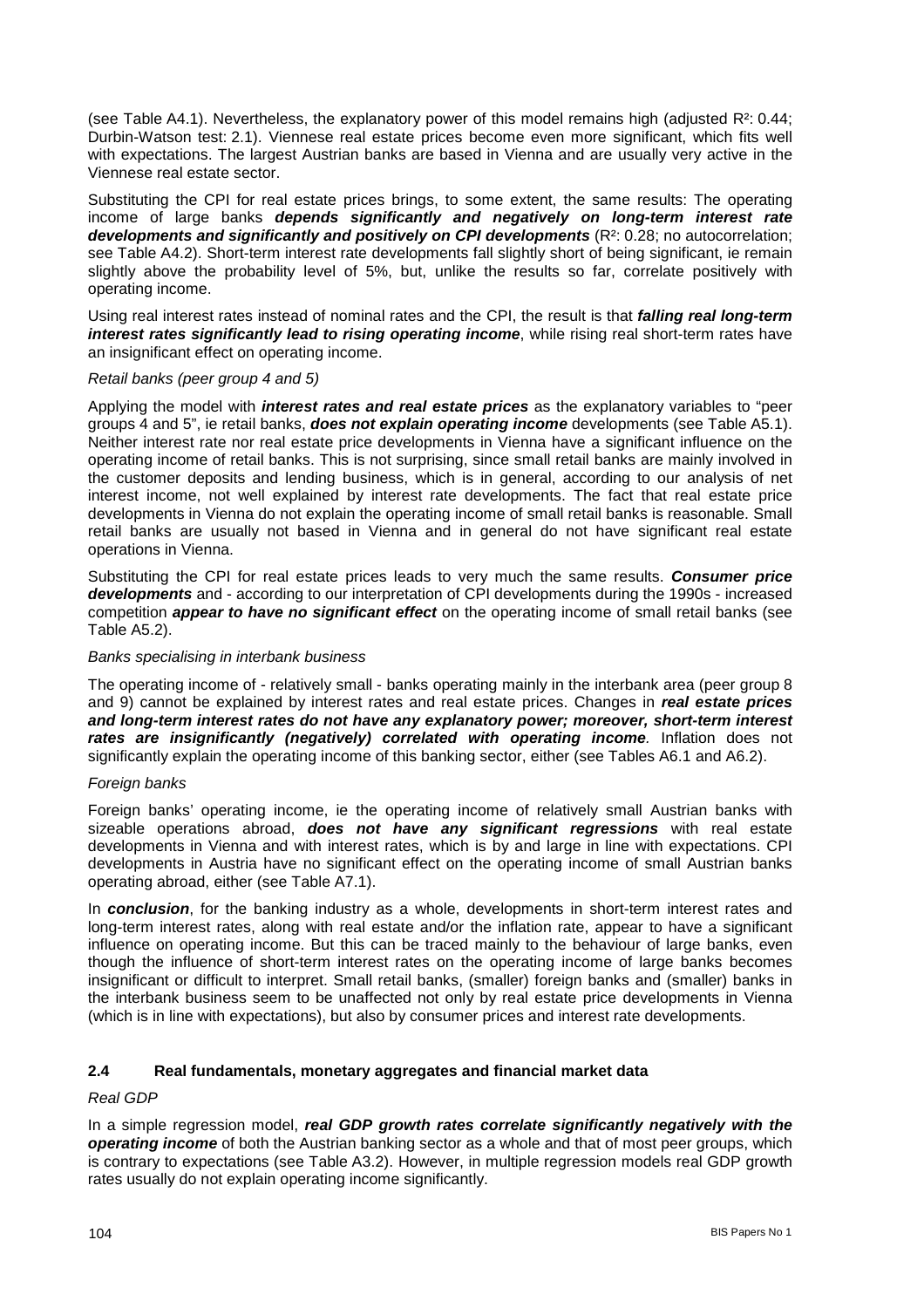These results are even more astonishing, as we found strong seasonal patterns in operating income, similar to the ones for GDP; ie the first quarter - in absolute terms - is usually the weakest, and the fourth quarter usually the strongest of the year. The latter might have to do with the fact that banks tend to charge their annual service fees, interest due, etc at the end of the year, ie in the fourth quarter.

#### *Real domestic demand*

Real domestic demand growth as an explanatory variable for operating income of Austrian banks leads very much to the same results as for real GDP.

### *M3 and loans*

We found some *positive correlations* between M3 growth or loan growth with operating income, which are usually *not significant* (apart from Table A3.3). The positive relationship is in line with expectations, since growing monetary aggregates should lead to higher income volumes and probably higher margins.

#### *Stock markets*

Stock market developments seem to have *no significant explanatory power* for the operating income of Austrian banks.<sup>7</sup> This is in line with expectations, since stocks play only a minor role in the Austrian economy. Austrian investors and Austrian banks are not known to be - relative to their size big players on stock markets (with the exception of eastern European stock markets).

#### *Yield curve*

Apart from using short- and long-term interest rates, we also tested how the dynamics of the yield curve might explain operating income. In general, *no convincing regressions* were found.

### **2.5 Banks' operating result and macroeconomic developments**

The *operating result* is *operating income minus operating expenses*. Operating expenses are mainly influenced by microeconomic-related costs. Given this definition of the operating result, one might expect models similar to those which explain the operating income to also explain, to some extent, the operating result of Austrian banks.

### *Short-, long-term interest rates and real estate prices*

First, we explain the operating result of the global Austrian banking industry by short- and long-term interest rates, as well as by the Viennese real estate price index lagged by two quarters; see Table 5. The results are largely in line with those achieved with the model for operating income. *Falling longterm interest rates and rising real estate prices lagged by two quarters significantly lead to a rising operating result*, while short-term interest rates insignificantly explain the operating result.

#### *Short-, long-term interest rates and the consumer price index*

Substituting the consumer price index for the real estate price index decreases the explanatory value of the model somewhat; see Table 6. *Long-term interest rates are highly significant, and the CPI* falls slightly short of being significant in explaining the operating result, while short-term interest rates are totally insignificant. Falling long-term interest rates lead to a higher operating result.

### *Real short- and long-term interest rates*

Using real short- and long-term interest rates instead of nominal interest rates and the CPI leads to the following result: *real long-term interest rates have a significant negative correlation with the operating result*, while real short-term interest rates have no explanatory power (see Table A8.1).

From the above results, we draw the *conclusion* that short-term interest rates, or *monetary policy, had a minor influence on bank's operating results* during the 1990s.

<sup>7</sup> We used the Austrian Traded Index (ATX) and Datastream's EU Market Index.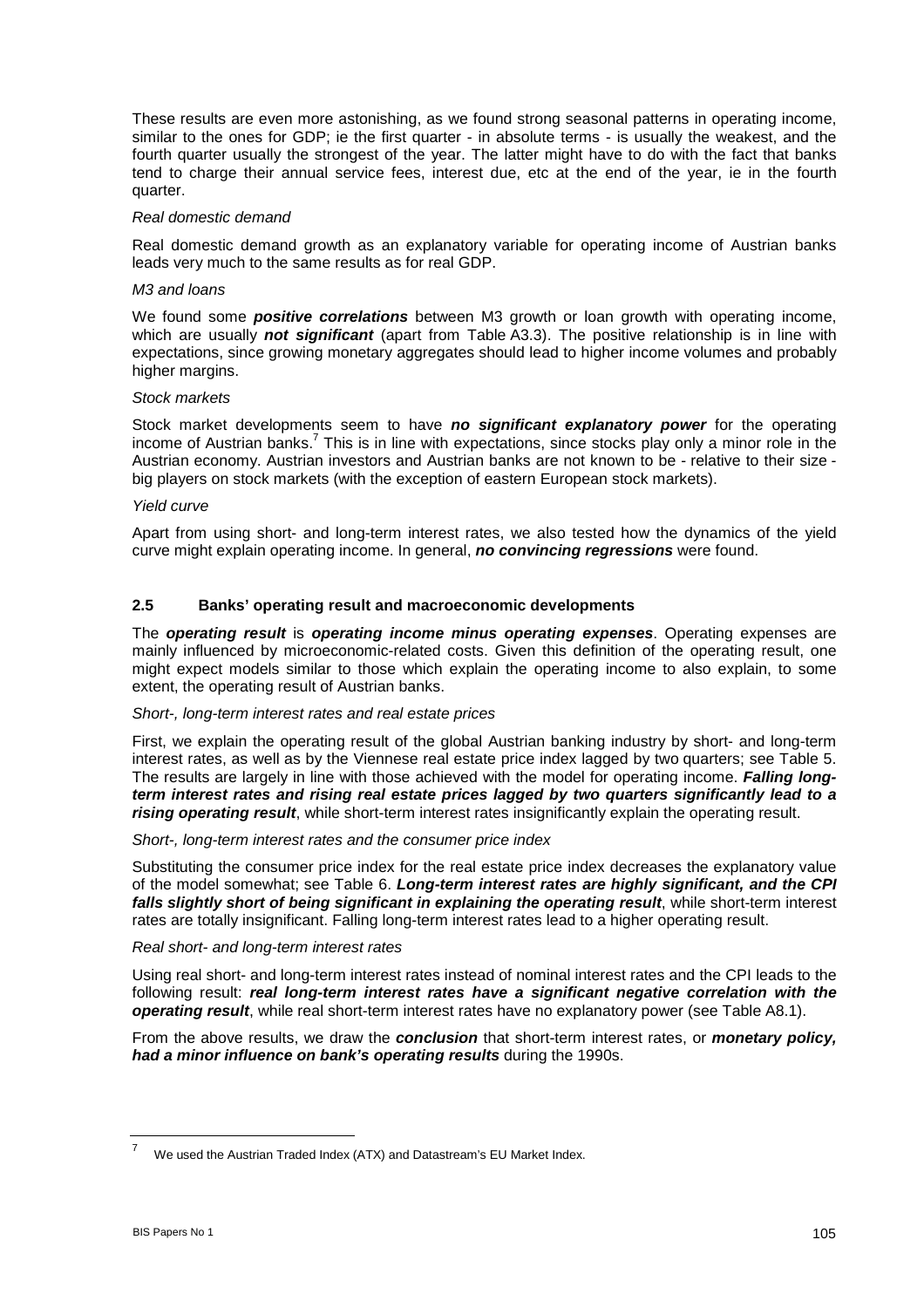## Table 5 **Operating result**

| Dependent variable: ResultGLOBD4L                                |
|------------------------------------------------------------------|
| Method: least squares                                            |
| Sample (adjusted): 1991:3, 1999:4                                |
| Included observations: 34 after adjusting endpoints              |
| White heteroskedasticity-consistent standard errors & covariance |

| Variable           | <b>Coefficient</b> | <b>Std error</b>      | t-statistic | Prob        |
|--------------------|--------------------|-----------------------|-------------|-------------|
| Constant           | $-0.136654$        | 0.033295              | $-4.104305$ | 0.0003      |
| IRATE3MD4L         | $-0.263644$        | 0.185031              | $-1.424861$ | 0.1645      |
| IRATE5YD4L         | $-0.588541$        | 0.175562              | $-3.352321$ | 0.0022      |
| RESTATELAG2QD4L    | 1.260533           | 0.477319              | 2.640861    | 0.0130      |
| R-squared          | 0.447993           | Mean dependent var    |             | $-0.013362$ |
| Adjusted R-squared | 0.392792           | SD dependent var      |             | 0.197551    |
| SE of regression   | 0.153939           | Akaike info criterion |             | $-0.794395$ |
| Sum squared resid  | 0.710913           | Schwarz criterion     |             | $-0.614823$ |
| Log likelihood     | 17.50472           | F-statistic           |             | 8.115714    |
| Durbin-Watson stat | 2.109950           | Prob (F-statistic)    |             | 0.000419    |

# Table 6 **Operating result**

Dependent variable: ResultGLOBD4L Method: least squares Sample (adjusted): 1991:1, 1999:4 Included observations: 36 after adjusting endpoints White heteroskedasticity-consistent standard errors & covariance

| Variable           | <b>Coefficient</b> | Std error             | t-statistic | Prob        |
|--------------------|--------------------|-----------------------|-------------|-------------|
| Constant           | $-0.200163$        | 0.065995              | $-3.033002$ | 0.0048      |
| IRATE3MD4L         | $-0.013460$        | 0.166792              | $-0.080699$ | 0.9362      |
| IRATE5YD4L         | $-0.661658$        | 0.181228              | $-3.650971$ | 0.0009      |
| CPID4I             | 5.357209           | 2.829680              | 1.893221    | 0.0674      |
| R-squared          | 0.377612           | Mean dependent var    |             | $-0.017712$ |
| Adjusted R-squared | 0.319263           | SD dependent var      |             | 0.197986    |
| SE of regression   | 0.163352           | Akaike info criterion |             | $-0.681380$ |
| Sum squared resid  | 0.853883           | Schwarz criterion     |             | $-0.505434$ |
| Log likelihood     | 16.26485           | F-statistic           |             | 6.471614    |
| Durbin-Watson stat | 2.079175           | Prob (F-statistic)    |             | 0.001506    |

## **3. Summary and conclusions**

We aimed to assess the effects of macroeconomic developments on the risk provisions and earnings of Austrian banks for the 1990s, by seeking to detect economic indicators with a potentially disturbing effect on the stability of the banking system. The underlying theory is that banks' earnings are to some extent directly and indirectly dependent on the state of the economy.

Since the bank data required are not available before 1990, the econometric models are based on only interest rate half cycles, ie falling rates between 1990 and 1999. This, and the structural changes which occurred in the Austrian banking industry and economy during the 1990s, must be kept in mind for any conclusions for the future.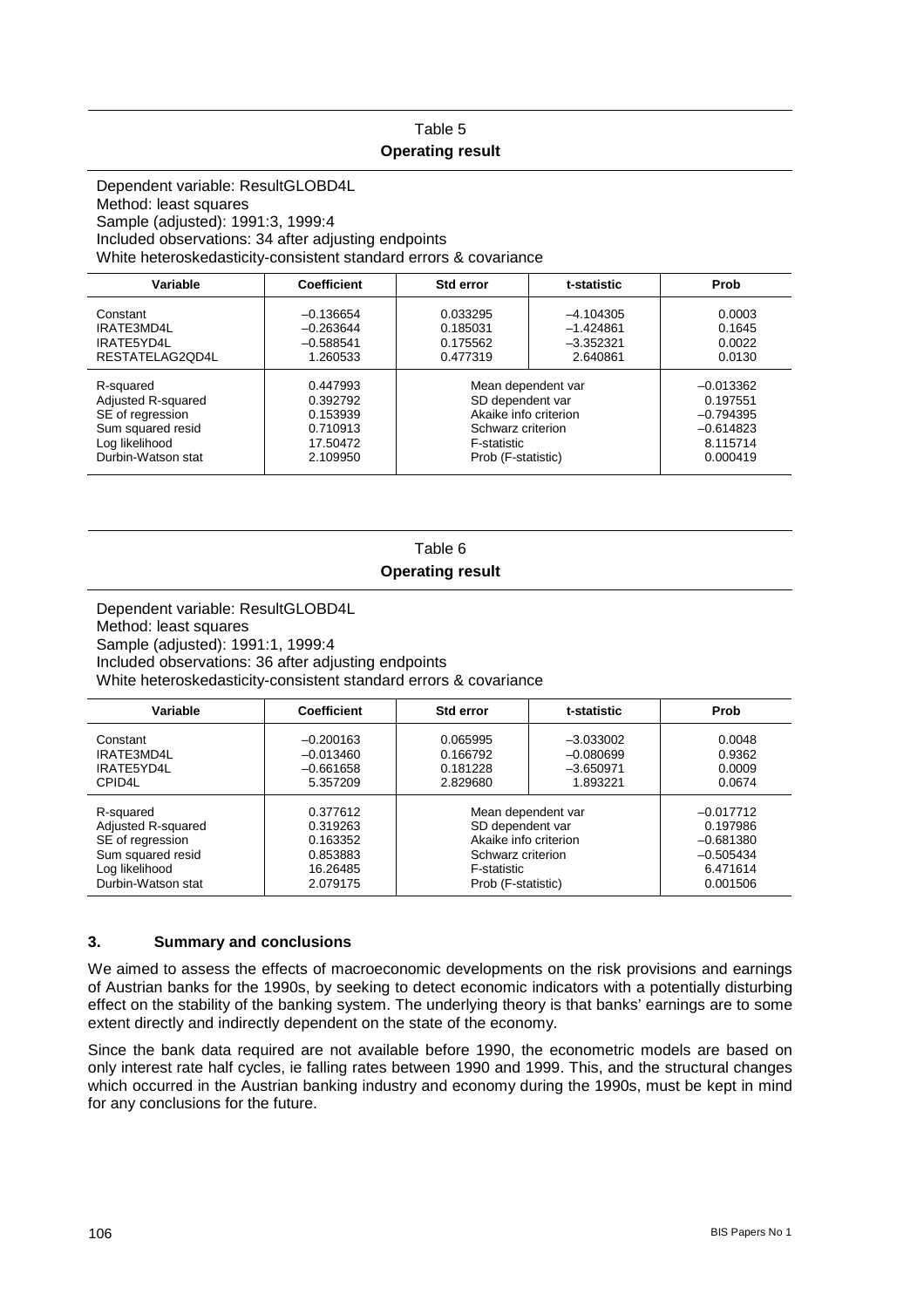### **The main findings**

#### *Risk provisions*

We found evidence that Austrian banks behave procyclically, ie *banks increase their risk provisions in times of declining real GDP growth rates. They also raise their risk provisions when their operating income increases*. It cannot be ruled out that banks form risk provisions because their operating result rises, with the aim of smoothing their operating results over time, perhaps due to credibility and/or tax considerations.

That banks should increase their risk provisioning in times of rising operating income is in the interest of supervisors, because *higher return or income goes with higher risks*, for which risk provisions should be expanded accordingly. However, if banks increase their risk provisions because of a rising operating result, several questions arise. Is this behaviour triggered by the aim of evening out the operating result (and thereby profits) over time, in order to generate trust among the public? has it something to do with *tax considerations*? or do some individual banks increase risk provisions simply when they can afford to do so?

The model also delivers the unexpected and somewhat curious result that rising real estate prices lead to higher risk provisions. Generally in line with expectations is the result that falling inflation depresses risk provisions.

### *Net interest income*

Net interest income appears to be uncorrelated with *real GDP* growth. Difficult to interpret is the behaviour of *net interest income* in relation to short- and long-term interest rate developments. It appears that net interest income is by and large uncorrelated with interest rate developments, even though we cannot yet rule out that net interest income reacts to interest rate developments with very long time lags of perhaps up to four years.

However, we believe that *very low interest rate levels lead to declining net interest income*. At very low interest rate levels, interest rates for retail deposits reach a point where they cannot fall much further (eg in the case of overnight deposits), and/or customers start to move to other, higher-yield forms of investment (eg mutual funds), while interest rates on loans still have room left to decline and become even more attractive for debtors.

### *Bank operating income*

When it comes to explaining the development of the *operating income* of the Austrian banking industry as a whole, short- and long-term interest rates as well as real estate and/or inflation have a significant influence. *Falling interest rates and rising real estate prices, as well as rising inflation, lead to higher operating income and vice versa*.

In an environment of falling *interest rates*, operating income rises and vice versa. This type of behaviour is in line with expectations. Banks in general appear to refinance themselves short-term, while they invest long-term (this holds not only for investment banking, but also for investments in eg equipment, real estate and human capital).

Rising *real estate prices* have a positive impact on the operating income of banks, since their own real estate transactions and those of their real estate subsidiaries become more profitable. In addition, rising real estate prices should lead to higher demand for mortgage-backed debt, which in turn increases the volume of commissions, fees, etc and probably margins.

In relation to bank operating income, the *consumer price index* might well be used as an indicator for structural changes and especially for competition during the 1990s in Austria. High inflation or rising inflation rates could - amongst other things - be an indicator for inefficiency and protected or fragmented markets. Low inflation or falling inflation rates could be associated with increased competition. The latter is very much in line with developments in Austria during the 1990s, especially after accession to the European Economic Area, and shortly afterwards to the European Union in 1995.

When *the Austrian banking sector is broken down into peer groups*, the individual peer group results deviate from the overall conclusion: The influence of real estate and the CPI on the operating income of the whole banking sector can be traced solely to large banks. (Small) retail banks, (small) foreign banks and (small) banks specialising in interbank business appear to be unaffected not only by the CPI and real estate price developments in Vienna, but also by short- and long-term interest rate developments. Along with the inflation rate and/or retail prices, long-term interest rates appear to be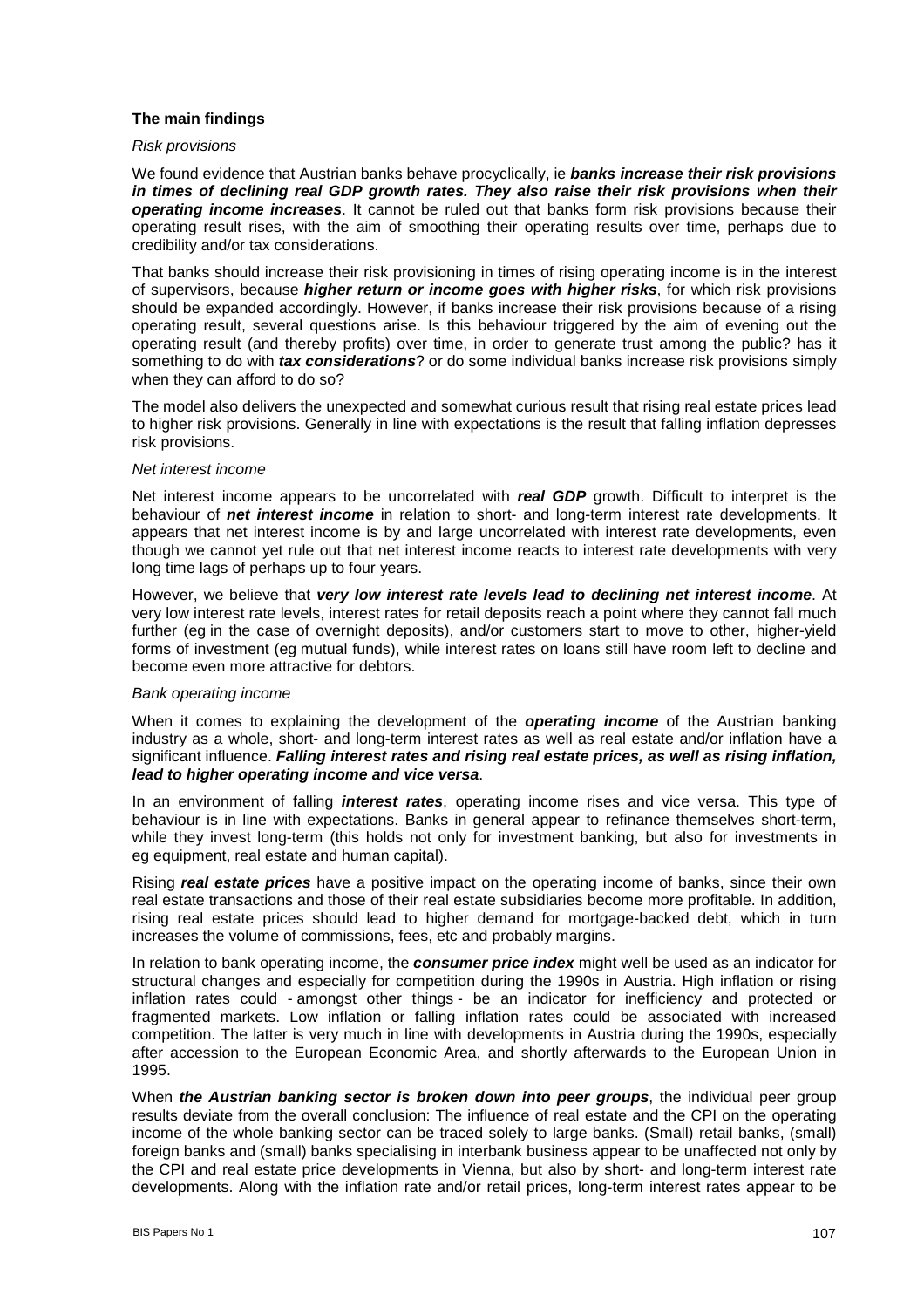significant for the development of the operating income of *large banks*, which represent nearly three quarters of all Austrian banks in terms of total assets. The influence of short-term interest rates on the operating income of large banks becomes insignificant or difficult to interpret.

Depending on the model specification, *real GDP* growth appears to have no significant explanatory value for the income development of the Austrian banking sector. This result is somewhat astonishing, as we have found strong seasonal patterns in operating income, similar to the ones for GDP or domestic demand; ie the first quarter is - in absolute terms - the weakest, the fourth quarter usually the strongest.

## *Bank operating result*

By and large, similar conclusions to those for bank operating income can be drawn for the development of the *operating result* of Austrian banks. In particular, declining real estate, but also declining inflation, ie rising competition in Austria during the 1990s, appears to have a negative impact on the operating result of Austrian banks. However, short-term interest rates seem to have no significant influence on banks' operating results.

Real long-term interest rates have a significant negative correlation with the operating result, real short-term interest rate are completely insignificant.

The fact that short-term interest rates had no significant influence on banks' operating results during the 1990s leads us to the conclusion that *monetary policy appears to have played a minor role in explaining the operating result of the Austrian banking industry*.

### *Possible implications for banking supervision and some general, tentative conclusions*

Austrian banks seem to behave procyclically, ie they increase *risk provisions* in times of declining real GDP growth rates. In addition, they form risk provisions when operating income rises. It cannot be ruled out that banks form risk provisions because their operating result rises. From a supervisor's point of view, a *less procyclical stance*, ie the forming of risk provisions in economic "good times" (rising or high real GDP growth rates), should be encouraged; the expected loan losses should include expected losses due to the business cycle. From a *European perspective*, further harmonisation efforts in the area of accounting standards, provisioning and taxation should possibly be envisaged to achieve a level playing field.

*Overall*, some *macroeconomic variables* like interest rates, real estate and consumer prices, but not real GDP or domestic demand growth rates, can be used to explain the risk provisions, operating income and operating results of Austrian banks during the 1990s.<sup>8</sup> Consequently, the macroeconomic dimension must not be neglected by supervisory authorities. However, macroeconomic developments alone cannot explain the development of microeconomic bank data in a sufficient way. Other factors apart from macroeconomics obviously play a major role in banking.

*Microeconomics*, especially sound and prudent bank management - at least during normal (bank) business cycles - probably *plays the major role for individual banks*. For supervisors, the "bottom up" approach, ie *standard banking supervision, remains most relevant*.

*Structural changes*, such as increased competition, accession to the single market and the opening up of eastern European markets, have certainly also been influencing Austrian banks strongly and must be monitored by market participants and the relevant authorities.

<sup>8</sup> However, we regard it as likely that more pronounced business cycles than Austria has experienced during the 1990s might have an impact on bank data.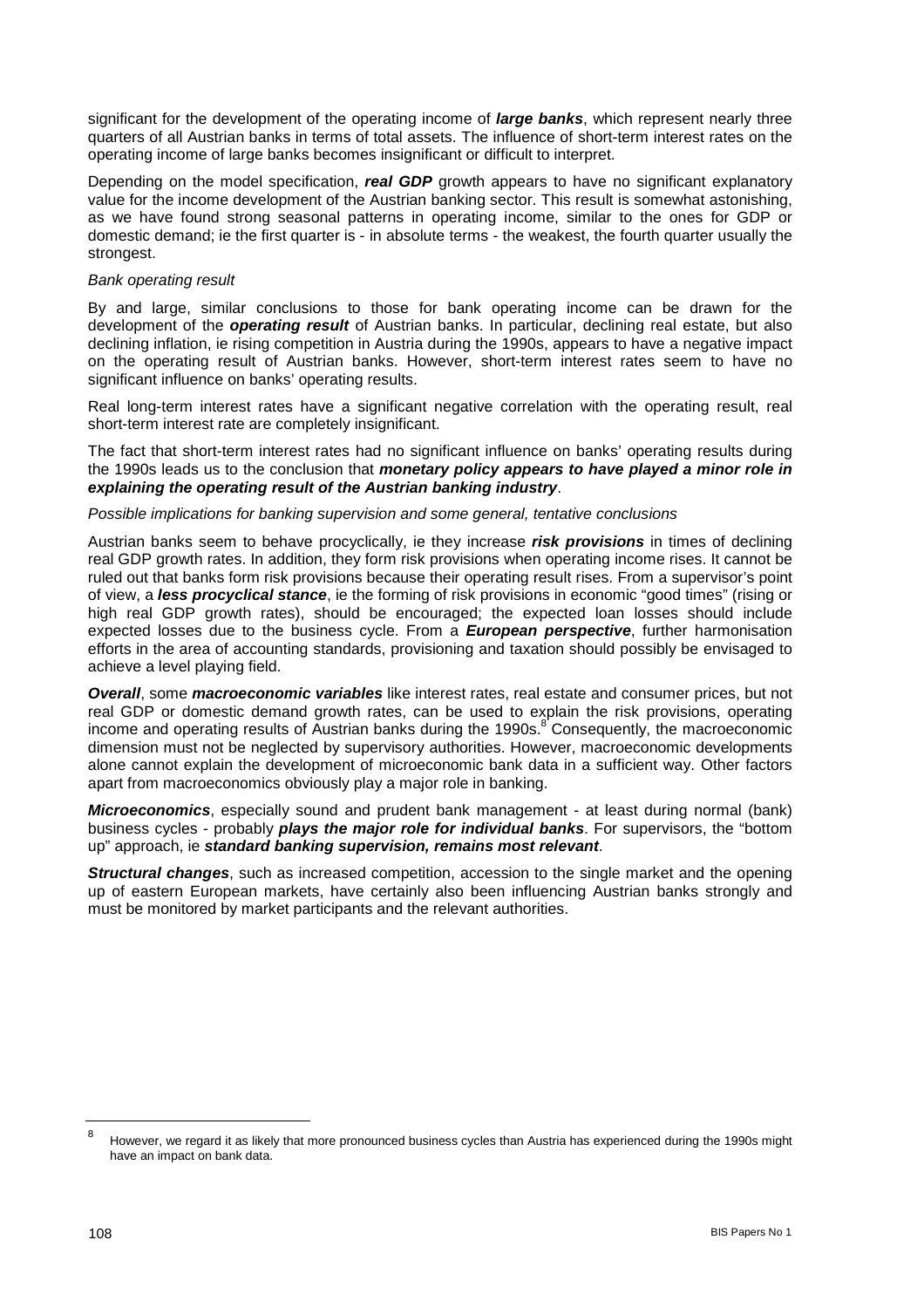# **Appendix**

#### Table A1.1

#### **Risk provisions (of all Austrian banks) explained by real GDP growth, the real estate price index lagged by two quarters, the real three-month interest rate and a dummy variable (D96)**

Dependent variable: ProvisionsGlobalD4L

Method: least squares

Sample (adjusted): 1991:3, 1999:4

Included observations: 34 after adjusting endpoints White heteroskedasticity-consistent standard errors & covariance

| Variable           | Coefficient | Std error             | t-statistic | Prob        |
|--------------------|-------------|-----------------------|-------------|-------------|
| Constant           | 0.063477    | 0.021137              | 3.003051    | 0.0055      |
| GDPREALD4L         | $-2.680895$ | 0.907689              | $-2.953540$ | 0.0062      |
| RESTATELAG2QD4L    | 1.194800    | 0.155739              | 7.671790    | 0.0000      |
| REALIRATE3MD4L     | $-0.098680$ | 0.024024              | $-4.107562$ | 0.0003      |
| D96                | $-0.369404$ | 0.012471              | $-29.62151$ | 0.0000      |
| R-squared          | 0.930840    | Mean dependent var    |             | 0.010556    |
| Adjusted R-squared | 0.921301    | SD dependent var      |             | 0.173110    |
| SE of regression   | 0.048563    | Akaike info criterion |             | $-3.076845$ |
| Sum squared resid  | 0.068393    | Schwarz criterion     |             | $-2.852381$ |
| Log likelihood     | 57.30637    | F-statistic           |             | 97.57939    |
| Durbin-Watson stat | 1.555400    | Prob (F-statistic)    |             | 0.000000    |

#### Table A1.2

#### **Risk provisions explained by an AR model (lag four quarters) using real GDP, real estate lagged by two quarters, the CPI and a dummy variable**

Dependent variable: ProvisionsGlobalD4L

Method: least squares

Sample (adjusted): 1992:3, 1999:4

Included observations: 30 after adjusting endpoints

Convergence achieved after 11 iterations

White heteroskedasticity-consistent standard errors & covariance

| Variable           | Coefficient | Std error             | t-statistic | Prob        |
|--------------------|-------------|-----------------------|-------------|-------------|
| Constant           | $-0.017004$ | 0.026877              | $-0.632658$ | 0.5329      |
| GDPREALD4L         | $-3.077624$ | 0.990161              | $-3.108205$ | 0.0048      |
| RESTATELAG2OD4L    | 0.605490    | 0.162714              | 3.721204    | 0.0011      |
| CPID4L             | 5.019448    | 0.742043              | 6.764364    | 0.0000      |
| D96                | $-0.357067$ | 0.014583              | $-24.48497$ | 0.0000      |
| AR(4)              | $-0.577672$ | 0.156050              | $-3.701843$ | 0.0011      |
| R-squared          | 0.959855    | Mean dependent var    |             | $-0.009767$ |
| Adjusted R-squared | 0.951492    | SD dependent var      |             | 0.173154    |
| SE of regression   | 0.038137    | Akaike info criterion |             | $-3.518430$ |
| Sum squared resid  | 0.034906    | Schwarz criterion     |             | $-3.238191$ |
| Log likelihood     | 58.77645    | F-statistic           |             | 114.7668    |
| Durbin-Watson stat | 1.990391    | Prob (F-statistic)    |             | 0.000000    |

## Table A1.3

#### **Risk provisions explained by operating income and a dummy variable**

Dependent variable: ProvisionsGlobalD4L

Method: least squares

Sample (adjusted): 1991:1, 1999:4

Included observations: 36 after adjusting endpoints White heteroskedasticity-consistent standard errors & covariance

| Variable           | Coefficient | Std error             | t-statistic | Prob        |
|--------------------|-------------|-----------------------|-------------|-------------|
| Constant           | 0.078750    | 0.014963              | 5.262981    | 0.0000      |
| IncomeGLOBD4L      | 1.006263    | 0.200560              | 5.017257    | 0.0000      |
| D96                | $-0.425653$ | 0.043801              | $-9.717924$ | 0.0000      |
| R-squared          | 0.776917    | Mean dependent var    |             | 0.015853    |
| Adjusted R-squared | 0.763397    | SD dependent var      |             | 0.169573    |
| SE of regression   | 0.082484    | Akaike info criterion |             | $-2.072780$ |
| Sum squared resid  | 0.224517    | Schwarz criterion     |             | $-1.940820$ |
| Log likelihood     | 40.31004    | F-statistic           |             | 57.46349    |
| Durbin-Watson stat | 0.622433    | Prob (F-statistic)    |             | 0.000000    |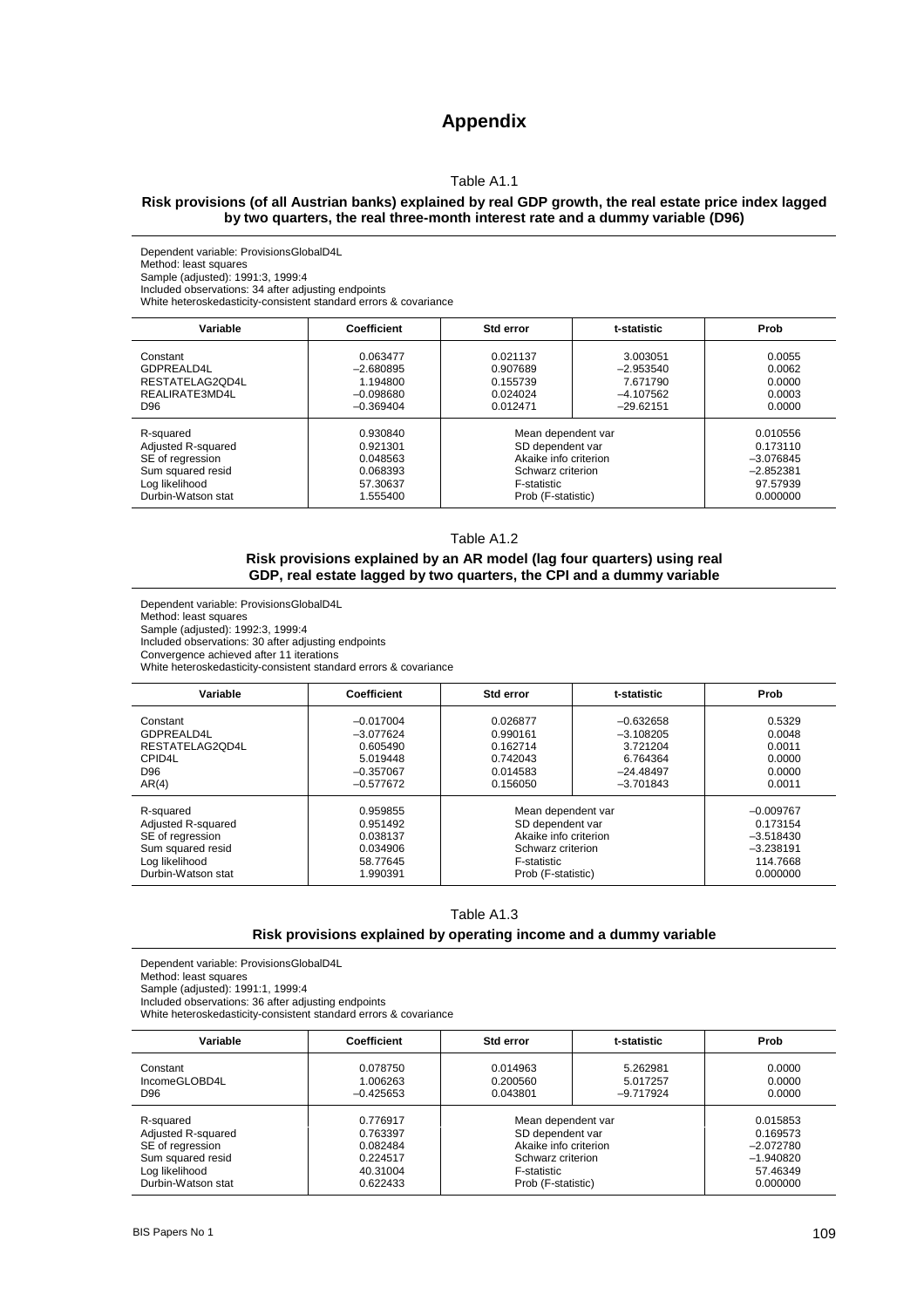## Table A1.4 **Risk provisions explained by operating result and a dummy variable**

Dependent variable: ProvisionsGlobalD4L Method: least squares Sample (adjusted): 1991:1, 1999:4 Included observations: 36 after adjusting endpoints White heteroskedasticity-consistent standard errors & covariance

| Variable           | Coefficient | Std error             | t-statistic | Prob        |
|--------------------|-------------|-----------------------|-------------|-------------|
| Constant           | 0.067594    | 0.016941              | 3.989960    | 0.0003      |
| ResultGLOBD4L      | 0.264865    | 0.081501              | 3.249841    | 0.0027      |
| D96                | $-0.423443$ | 0.050626              | $-8.364081$ | 0.0000      |
| R-squared          | 0.702090    | Mean dependent var    |             | 0.015853    |
| Adjusted R-squared | 0.684035    | SD dependent var      |             | 0.169573    |
| SE of regression   | 0.095318    | Akaike info criterion |             | $-1.783534$ |
| Sum squared resid  | 0.299824    | Schwarz criterion     |             | $-1.651574$ |
| Log likelihood     | 35.10361    | F-statistic           |             | 38.88593    |
| Durbin-Watson stat | 0.334897    | Prob (F-statistic)    |             | 0.000000    |

#### Table A1.5

#### **Risk provisions explained by an AR model (lag four quarters) using operating results, real GDP, real estate lagged by two quarters, the CPI and a dummy variable**

Dependent variable: ProvisionsGlobalD4L

Method: least squares

Sample (adjusted): 1992:3, 1999:4

Included observations: 30 after adjusting endpoints

Convergence achieved after 14 iterations White heteroskedasticity-consistent standard errors & covariance

| Variable           | Coefficient | Std error             | t-statistic | Prob        |
|--------------------|-------------|-----------------------|-------------|-------------|
| Constant           | $-0.010389$ | 0.026717              | $-0.388865$ | 0.7010      |
| IncomeGLOBD4L      | 0.372042    | 0.152837              | 2.434233    | 0.0231      |
| BIPREALD4L         | $-2.150079$ | 0.916814              | $-2.345164$ | 0.0280      |
| RESTATELAG2QD4L    | 0.537019    | 0.144434              | 3.718088    | 0.0011      |
| CPID4L             | 4.229359    | 0.862626              | 4.902887    | 0.0001      |
| D96                | $-0.365138$ | 0.014292              | $-25.54842$ | 0.0000      |
| AR(4)              | $-0.451055$ | 0.151922              | $-2.968994$ | 0.0069      |
| R-squared          | 0.966697    | Mean dependent var    |             | $-0.009767$ |
| Adjusted R-squared | 0.958010    | SD dependent var      |             | 0.173154    |
| SE of regression   | 0.035482    | Akaike info criterion |             | $-3.638619$ |
| Sum squared resid  | 0.028956    | Schwarz criterion     |             | $-3.311673$ |
| Log likelihood     | 61.57929    | F-statistic           |             | 111.2722    |
| Durbin-Watson stat | 1.735501    | Prob (F-statistic)    |             | 0.000000    |

#### Table A2.1

#### **Operating income of all Austrian banks explained by net interest income**

Dependent variable: IncomeGlobalD4L

Method: least squares

Sample (adjusted): 1991:1, 1999:4

Included observations: 36 after adjusting endpoints

| Variable             | Coefficient | <b>Std error</b>      | t-statistic | Prob        |
|----------------------|-------------|-----------------------|-------------|-------------|
| Constant             | 0.005177    | 0.009619              | 0.538202    | 0.5939      |
| NetInterestIncomeD4L | 0.749191    | 0.130168              | 5.755593    | 0.0000      |
| R-squared            | 0.521344    | Mean dependent var    |             | $-0.015505$ |
| Adjusted R-squared   | 0.507266    | SD dependent var      |             | 0.069608    |
| SE of regression     | 0.048861    | Akaike info criterion |             | $-3.145721$ |
| Sum squared resid    | 0.081172    | Schwarz criterion     |             | $-3.057748$ |
| Log likelihood       | 58.62298    | F-statistic           |             | 37.03220    |
| Durbin-Watson stat   | 1.864855    | Prob (F-statistic)    |             | 0.000001    |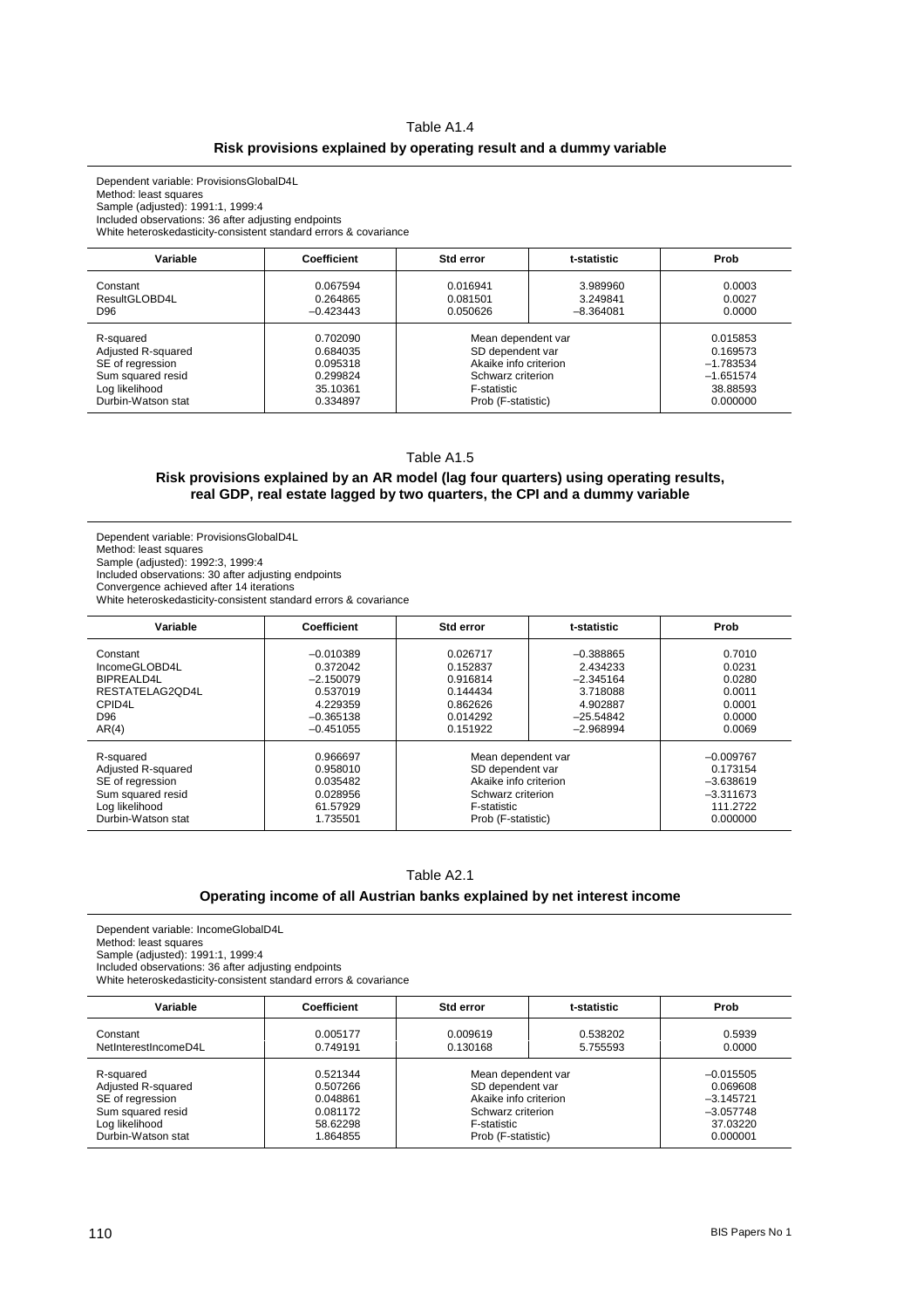## Table A2.2 **Net interest income of all banks explained by real GDP growth and short- and long-term interest rates**

Dependent variable: NetInterestIncomeD4L Method: least squares Date: 30 November 2000 Time: 15:40 Sample (adjusted): 1991:1, 1999:4 Included observations: 36 after adjusting endpoints White heteroskedasticity-consistent standard errors & covariance

| Variable           | Coefficient | Std error             | t-statistic | Prob        |
|--------------------|-------------|-----------------------|-------------|-------------|
| Constant           | $-0.014571$ | 0.031056              | $-0.469173$ | 0.6421      |
| BIPREALD4L         | $-1.097277$ | 1.200252              | $-0.914206$ | 0.3674      |
| IRATE3MD4L         | $-0.100834$ | 0.067323              | $-1.497765$ | 0.1440      |
| IRATE5YD4L         | 0.040665    | 0.072035              | 0.564519    | 0.5763      |
| R-squared          | 0.097386    | Mean dependent var    |             | $-0.027605$ |
| Adjusted R-squared | 0.012766    | SD dependent var      |             | 0.067085    |
| SE of regression   | 0.066655    | Akaike info criterion |             | $-2.474120$ |
| Sum squared resid  | 0.142174    | Schwarz criterion     |             | $-2.298174$ |
| Log likelihood     | 48.53417    | F-statistic           |             | 1.150859    |
| Durbin-Watson stat | 0.451051    | Prob (F-statistic)    |             | 0.343647    |

#### Table A3.1

#### **Operating income of all Austrian banks explained by short- and long-term interest rates**

Dependent variable: IncomeGlobalD4L

Method: least squares

Date: 24 November 2000 Time: 14:58

Included observations: 36 after adjusting endpoints

White heteroskedasticity-consistent standard errors & covariance

| Variable           | Coefficient | <b>Std error</b>      | t-statistic | Prob        |
|--------------------|-------------|-----------------------|-------------|-------------|
| Constant           | $-0.035499$ | 0.011167              | $-3.179029$ | 0.0032      |
| IRATE3MD4L         | $-0.065340$ | 0.052391              | $-1.247140$ | 0.2211      |
| IRATE5YD4L         | $-0.136139$ | 0.068295              | $-1.993385$ | 0.0545      |
| R-squared          | 0.169034    | Mean dependent var    |             | $-0.015505$ |
| Adjusted R-squared | 0.118672    | SD dependent var      |             | 0.069608    |
| SE of regression   | 0.065347    | Akaike info criterion |             | $-2.538559$ |
| Sum squared resid  | 0.140917    | Schwarz criterion     |             | $-2.406599$ |
| Log likelihood     | 48.69406    | F-statistic           |             | 3.356402    |
| Durbin-Watson stat | 1.510052    | Prob (F-statistic)    |             | 0.047111    |

#### Table A3.2

#### **Operating income of all banks explained by real GDP growth**

Dependent variable: IncomeGLOBD4L Method: least squares Sample (adjusted): 1991:1, 1999:4 Included observations: 36 after adjusting endpoints White heteroskedasticity-consistent standard errors & covariance

| Variable           | Coefficient | Std error             | t-statistic | Prob        |
|--------------------|-------------|-----------------------|-------------|-------------|
| Constant           | 0.034065    | 0.029198              | 1.166699    | 0.2515      |
| BIPREALD4L         | $-2.493492$ | 1.140224              | $-2.186844$ | 0.0357      |
| R-squared          | 0.165788    | Mean dependent var    |             | $-0.015505$ |
| Adjusted R-squared | 0.141252    | SD dependent var      |             | 0.069608    |
| SE of regression   | 0.064504    | Akaike info criterion |             | $-2.590216$ |
| Sum squared resid  | 0.141468    | Schwarz criterion     |             | $-2.502243$ |
| Log likelihood     | 48.62389    | F-statistic           |             | 6.757031    |
| Durbin-Watson stat | 1.877332    | Prob (F-statistic)    |             | 0.013715    |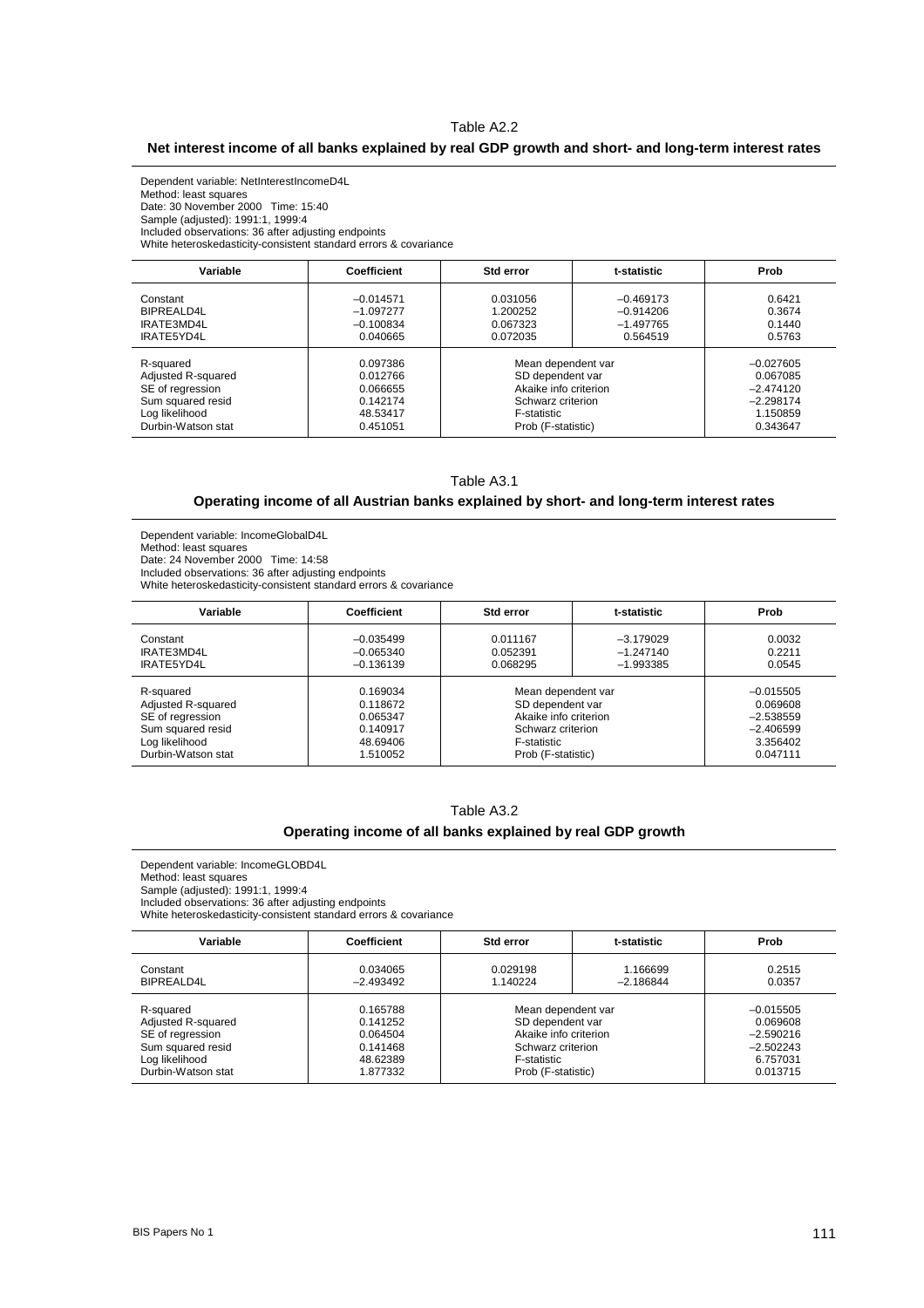### Table A3.3

#### **Operating income of all banks explained by loan growth and short- and long-term interest rates**

Method: least squares

Sample (adjusted): 1991:1, 1999:4

Included observations: 36 after adjusting endpoints White heteroskedasticity-consistent standard errors & covariance

| Variable           | Coefficient | Std error             | t-statistic | Prob        |
|--------------------|-------------|-----------------------|-------------|-------------|
| Constant           | $-0.094401$ | 0.027634              | $-3.416156$ | 0.0017      |
| IRATE3MD4L         | $-0.092329$ | 0.050389              | $-1.832336$ | 0.0762      |
| IRATE5YD4L         | $-0.141305$ | 0.065733              | $-2.149682$ | 0.0392      |
| DIRECTLOANSD4L     | 1.060479    | 0.541573              | 1.958145    | 0.0590      |
| R-squared          | 0.240422    | Mean dependent var    |             | $-0.015505$ |
| Adjusted R-squared | 0.169212    | SD dependent var      |             | 0.069608    |
| SE of regression   | 0.063446    | Akaike info criterion |             | $-2.572829$ |
| Sum squared resid  | 0.128811    | Schwarz criterion     |             | $-2.396883$ |
| Log likelihood     | 50.31093    | F-statistic           |             | 3.376218    |
| Durbin-Watson stat | 1.655521    | Prob (F-statistic)    |             | 0.030204    |

#### Table A3.4

#### **Operating income of all banks explained by short- and long-term interest rates and the inflation rate (CPI)**

Dependent variable: IncomeGlobalBD4L

Method: least squares

Sample (adjusted): 1991:1, 1999:4

Included observations: 36 after adjusting endpoints White heteroskedasticity-consistent standard errors & covariance

**Variable Coefficient Std error t-statistic Prob** Constant –0.102726 0.021613 –4.753041 0.0000 IRATE3MD4L –0.047934 0.052286 –0.916769 0.3661 IRATE5YD4L –0.159694 0.062268 –2.564602 0.0152 CPID4L 2.941452 0.926918 3.173369 0.0033 R-squared 0.418139 Mean dependent var –0.015505 Adjusted R-squared **CONFERGATE:** 0.363589 CONFERGATE: 0.069608<br>
SD dependent var CONFERGATE: 0.055530<br>
Akaike info criterion Conference CONFERGATE: 0.0533860<br>
Akaike info criterion Conference CONFERGATE: 0.339360  $\begin{array}{c|c}\n 0.055530 & \text{Akaike info criterion} \\
 0.098673 & \text{Schwarz criterion} \\
 \end{array}$   $\begin{array}{c|c}\n -2.839360 \\
 -2.663414\n \end{array}$ Sum squared resid 0.098673 Schwarz criterion –2.663414 Log likelihood 55.10849 F-statistic 7.665310 Durbin-Watson stat **2.102175** Prob (F-statistic)

#### Table A3.5

#### **Operating income of all banks explained by real short- and long-term interest rates**

Dependent variable: ERTRAGGLOBD4L

Method: least squares

Sample (adjusted): 1991:1, 1999:4

Included observations: 36 after adjusting endpoints

White heteroskedasticity-consistent standard errors & covariance **Variable Coefficient Std error t-statistic Prob** Constant –0.023019 0.009359 –2.459532 –2.459532 REALIRATE3MD4L –0.026220 0.020029 –1.309118 –1.309118 REALIRATE5YD4L R-squared **1.2.49775** Mean dependent var 1.2015505 Adjusted R-squared  $0.204307$  SD dependent var 0.069608<br>SE of regression and the contract of 0.062091 Akaike info criterion and the criterion contract of the 2.640775 SE of regression and the contract of the criterion of the criterion of the criterion of the criterion of the contract of the criterion of the criterion of the criterion of the criterion of the criterion of the criterion of Sum squared resid  $0.127225$  Schwarz criterion example to the  $-2.508815$ Log likelihood 50.53396 F-statistic 5.493415 Durbin-Watson stat 1.802876 Prob (F-statistic) 0.008723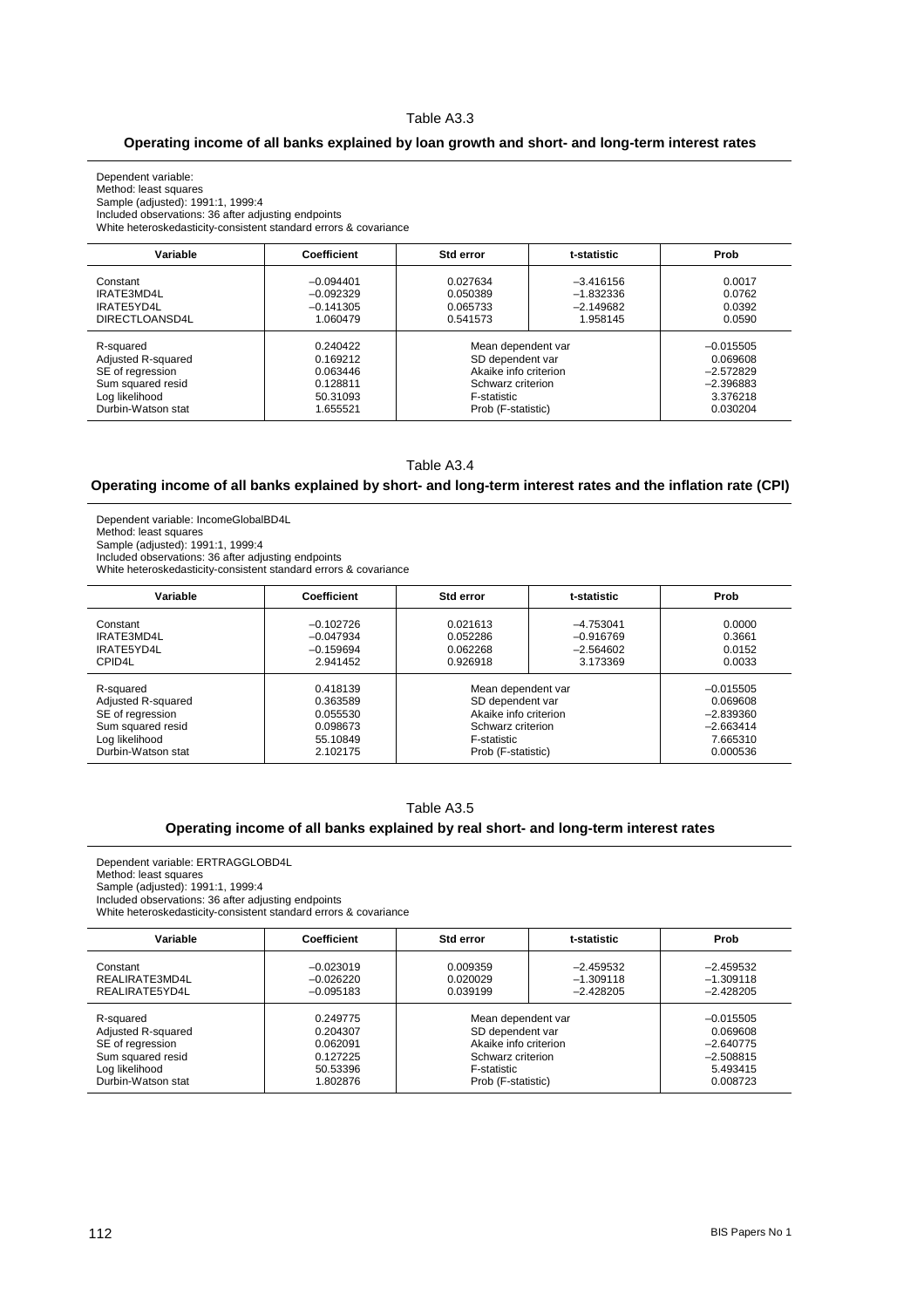## Table A4.1 **Operating income of large banks explained by interest rates and real estate**

Dependent variable: IncomeLargeD4L Method: least squares Sample (adjusted): 1991:3, 1999:4 Included observations: 34 after adjusting endpoints White heteroskedasticity-consistent standard errors & covariance

| Variable           | Coefficient | Std error             | t-statistic | Prob        |
|--------------------|-------------|-----------------------|-------------|-------------|
| Constant           | $-0.062080$ | 0.015208              | $-4.081982$ | 0.0003      |
| IRATE3MD4L         | $-0.004138$ | 0.079477              | $-0.052061$ | 0.9588      |
| IRATE5YD4L         | $-0.222081$ | 0.083920              | $-2.646357$ | 0.0128      |
| RESTATELAG2QD4L    | 0.886387    | 0.204974              | 4.324389    | 0.0002      |
| R-squared          | 0.493222    | Mean dependent var    |             | $-0.017344$ |
| Adjusted R-squared | 0.442545    | SD dependent var      |             | 0.097072    |
| SE of regression   | 0.072477    | Akaike info criterion |             | $-2.300978$ |
| Sum squared resid  | 0.157585    | Schwarz criterion     |             | $-2.121406$ |
| Log likelihood     | 43.11662    | F-statistic           |             | 9.732522    |
| Durbin-Watson stat | 2.140879    | Prob (F-statistic)    |             | 0.000121    |

### Table A4.2

## **Operating income of large banks explained by interest rates and the CPI**

Dependent variable: IncomeLargeD4L

Method: least squares

Sample (adjusted): 1991:1, 1999:4

Included observations: 36 after adjusting endpoints White heteroskedasticity-consistent standard errors & covariance

| Variable           | Coefficient | Std error             | t-statistic | Prob        |
|--------------------|-------------|-----------------------|-------------|-------------|
| Constant           | $-0.102195$ | 0.029315              | $-3.486153$ | 0.0014      |
| IRATE3MD4L         | 0.178662    | 0.088885              | 2.010036    | 0.0529      |
| IRATE5YD4L         | $-0.269259$ | 0.093603              | $-2.876607$ | 0.0071      |
| CPID4L             | 3.680551    | 1.227093              | 2.999406    | 0.0052      |
| R-squared          | 0.338785    | Mean dependent var    |             | $-0.016194$ |
| Adjusted R-squared | 0.276796    | SD dependent var      |             | 0.097023    |
| SE of regression   | 0.082510    | Akaike info criterion |             | $-2.047366$ |
| Sum squared resid  | 0.217850    | Schwarz criterion     |             | $-1.871420$ |
| Log likelihood     | 40.85259    | F-statistic           |             | 5.465247    |
| Durbin-Watson stat | 1.980203    | Prob (F-statistic)    |             | 0.003785    |

Table A5.1

#### **Operating income of peer groups 4 and 5, retail banks, explained by interest rates and real estate**

Dependent variable: IncomePG45D4L Method: least squares Sample (adjusted): 1991:3, 1999:4

Included observations: 34 after adjusting endpoints

| Variable           | Coefficient | Std error             | t-statistic | Prob        |
|--------------------|-------------|-----------------------|-------------|-------------|
| Constant           | 0.034131    | 0.033081              | 1.031750    | 0.3104      |
| IRATE3MD4L         | 0.145402    | 0.129408              | 1.123599    | 0.2701      |
| IRATE5YD4L         | $-0.038197$ | 0.177246              | $-0.215501$ | 0.8308      |
| RESTATELAG2QD4L    | 0.193000    | 0.209572              | 0.920926    | 0.3644      |
| R-squared          | 0.069771    | Mean dependent var    |             | 0.023466    |
| Adjusted R-squared | $-0.023252$ | SD dependent var      |             | 0.114444    |
| SE of regression   | 0.115767    | Akaike info criterion |             | $-1.364341$ |
| Sum squared resid  | 0.402061    | Schwarz criterion     |             | $-1.184769$ |
| Log likelihood     | 27.19380    | F-statistic           |             | 0.750037    |
| Durbin-Watson stat | 0.806937    | Prob (F-statistic)    |             | 0.530930    |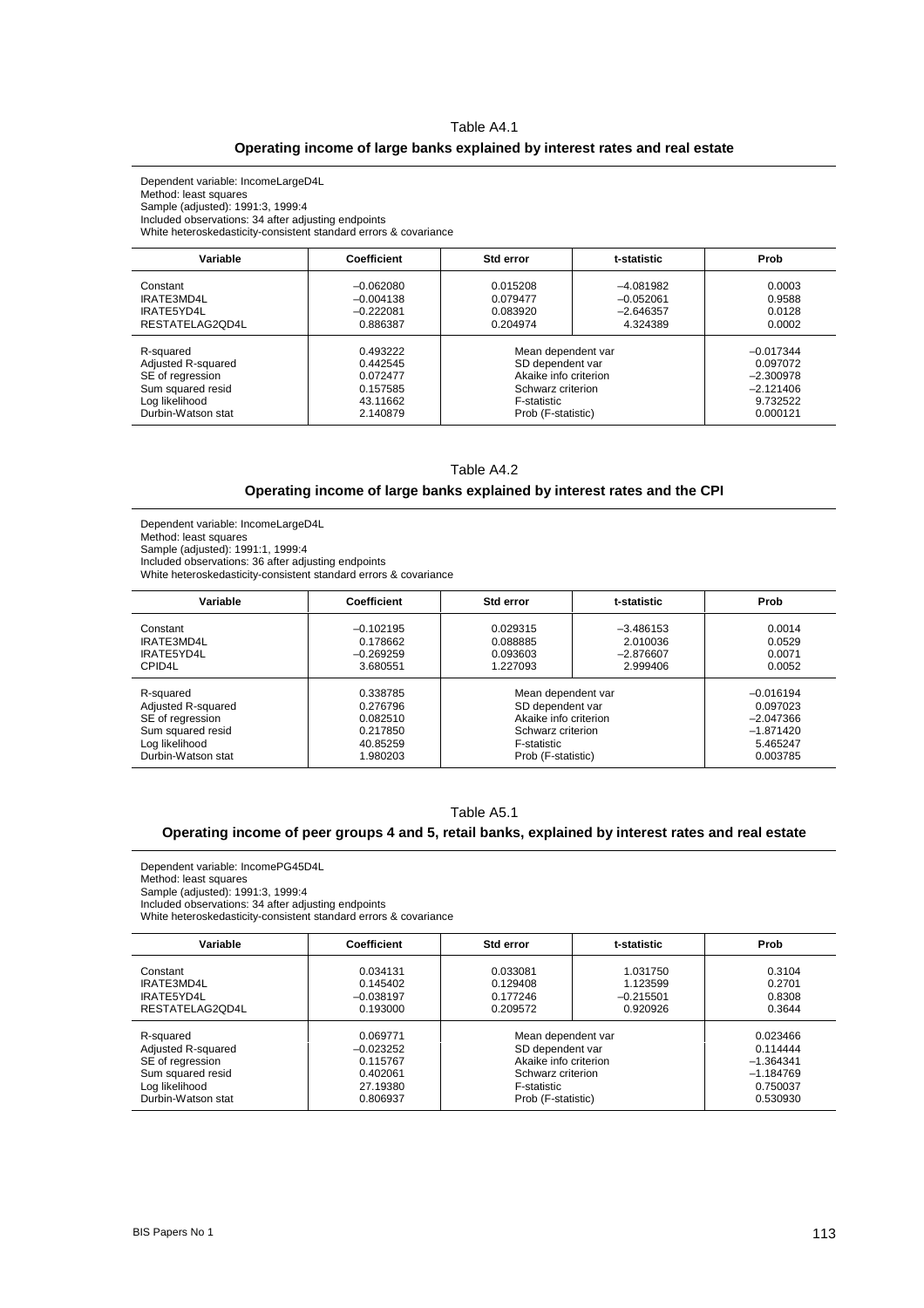## Table A5.2 **Operating income of peer groups 4 and 5, retail banks, explained by interest rates and the CPI**

Dependent variable: IncomePG45D4L Method: least squares Sample (adjusted): 1991:1, 1999:4 Included observations: 36 after adjusting endpoints White heteroskedasticity-consistent standard errors & covariance

| Variable           | Coefficient | Std error             | t-statistic | Prob        |
|--------------------|-------------|-----------------------|-------------|-------------|
| Constant           | 0.034384    | 0.039689              | 0.866332    | 0.3928      |
| IRATE3MD4L         | 0.170521    | 0.115617              | 1.474883    | 0.1500      |
| IRATE5YD4L         | $-0.044146$ | 0.176110              | $-0.250675$ | 0.8037      |
| CPID4L             | 0.269673    | 1.028666              | 0.262158    | 0.7949      |
| R-squared          | 0.055160    | Mean dependent var    |             | 0.023539    |
| Adjusted R-squared | $-0.033419$ | SD dependent var      |             | 0.111152    |
| SE of regression   | 0.112994    | Akaike info criterion |             | $-1.418520$ |
| Sum squared resid  | 0.408566    | Schwarz criterion     |             | $-1.242574$ |
| Log likelihood     | 29.53337    | F-statistic           |             | 0.622722    |
| Durbin-Watson stat | 0.795228    | Prob (F-statistic)    |             | 0.605506    |

#### Table A6.1

#### **Operating income of peer groups 8 and 9, banks in the interbank business, explained by interest rates and real estate**

Dependent variable: IncomePG89D4L

Method: least squares

Sample (adjusted): 1991:3, 1999:4

Included observations: 34 after adjusting endpoints

White heteroskedasticity-consistent standard errors & covariance

| Variable           | <b>Coefficient</b> | Std error             | t-statistic | Prob        |
|--------------------|--------------------|-----------------------|-------------|-------------|
| Constant           | $-0.042172$        | 0.047567              | $-0.886573$ | 0.3824      |
| IRATE3MD4L         | $-0.166970$        | 0.208208              | $-0.801935$ | 0.4289      |
| IRATE5YD4L         | $-0.007988$        | 0.103242              | $-0.077376$ | 0.9388      |
| RESTATELAG2QD4L    | 0.012593           | 0.299057              | 0.042109    | 0.9667      |
| R-squared          | 0.053570           | Mean dependent var    |             | $-0.018884$ |
| Adjusted R-squared | $-0.041073$        | SD dependent var      |             | 0.120722    |
| SE of regression   | 0.123176           | Akaike info criterion |             | $-1.240269$ |
| Sum squared resid  | 0.455172           | Schwarz criterion     |             | $-1.060697$ |
| Log likelihood     | 25.08457           | F-statistic           |             | 0.566022    |
| Durbin-Watson stat | 2.200606           | Prob (F-statistic)    |             | 0.641663    |

#### Table A6.2

#### **Operating income of peer groups 8 and 9, banks in the interbank business, explained by interest rates and the CPI**

Dependent variable: IncomePG89D4L

Method: least squares

Sample (adjusted): 1991:1, 1999:4

Included observations: 36 after adjusting endpoints

| Variable           | <b>Coefficient</b> | Std error             | t-statistic | Prob        |
|--------------------|--------------------|-----------------------|-------------|-------------|
| Constant           | $-0.070415$        | 0.072175              | $-0.975606$ | 0.3366      |
| IRATE3MD4L         | $-0.176617$        | 0.136126              | $-1.297451$ | 0.2038      |
| IRATE5YD4L         | $-0.021942$        | 0.094445              | $-0.232324$ | 0.8178      |
| CPID4L             | 1.010476           | 2.014571              | 0.501584    | 0.6194      |
| R-squared          | 0.079505           | Mean dependent var    |             | $-0.023720$ |
| Adjusted R-squared | $-0.006792$        | SD dependent var      |             | 0.119538    |
| SE of regression   | 0.119943           | Akaike info criterion |             | $-1.299159$ |
| Sum squared resid  | 0.460363           | Schwarz criterion     |             | $-1.123212$ |
| Log likelihood     | 27.38486           | F-statistic           |             | 0.921299    |
| Durbin-Watson stat | 2.156738           | Prob (F-statistic)    |             | 0.441657    |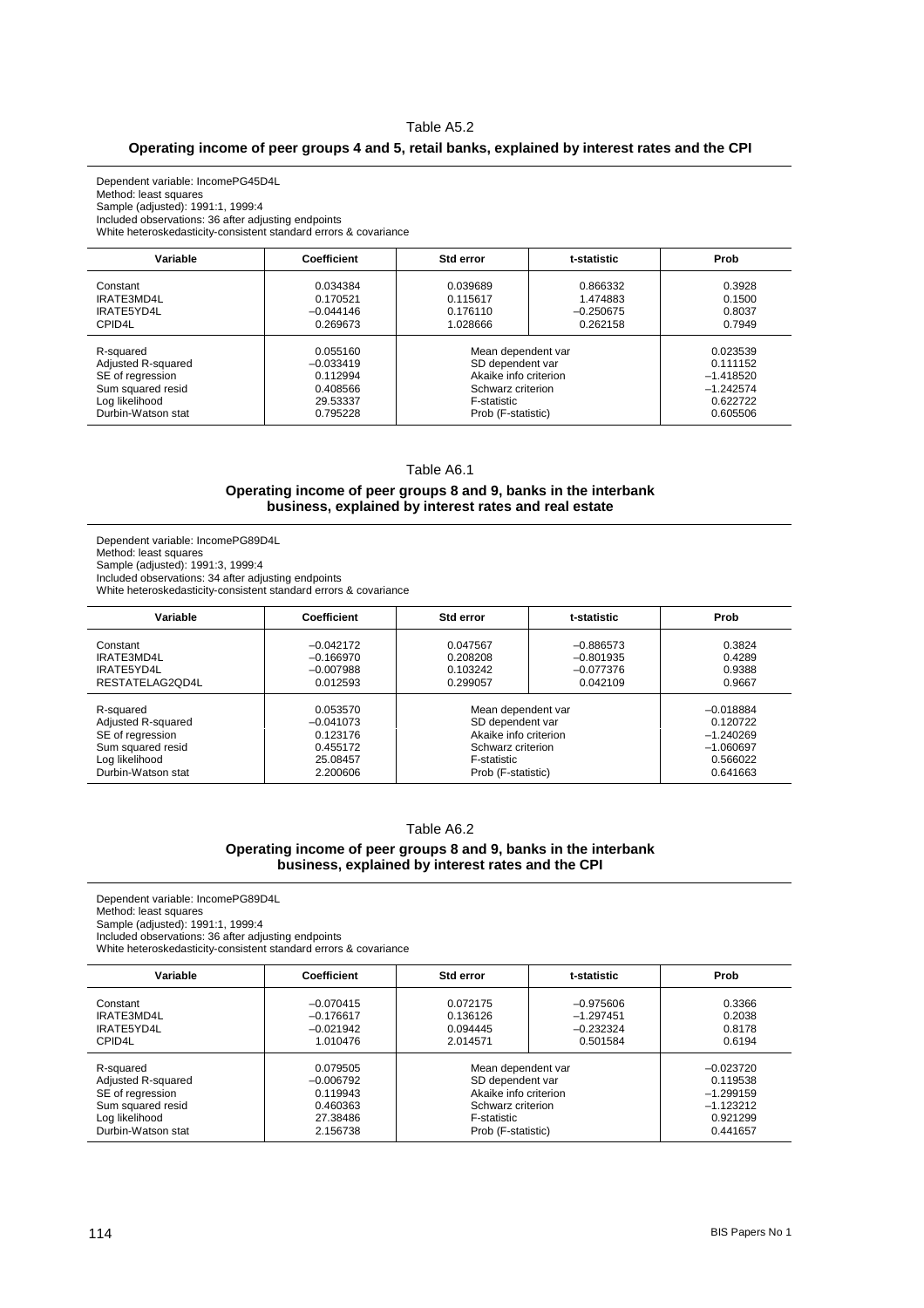## Table A7.1

#### **Operating income of peer group "foreign banks" explained by interest rates and the CPI**

Dependent variable: IncomeFOREIGND4L Method: least squares Sample (adjusted): 1991:1, 1999:4 Included observations: 36 after adjusting endpoints White heteroskedasticity-consistent standard errors & covariance

| Variable           | Coefficient | Std error             | t-statistic | Prob     |
|--------------------|-------------|-----------------------|-------------|----------|
| Constant           | 0.028314    | 0.134467              | 0.210565    | 0.8346   |
| IRATE3MD4L         | $-0.002192$ | 0.315491              | $-0.006948$ | 0.9945   |
| IRATE5YD4L         | 0.228094    | 0.507387              | 0.449546    | 0.6561   |
| CPID4L             | 1.573079    | 4.007207              | 0.392562    | 0.6972   |
| R-squared          | 0.026777    | Mean dependent var    |             | 0.044486 |
| Adjusted R-squared | $-0.064463$ | SD dependent var      |             | 0.259783 |
| SE of regression   | 0.268025    | Akaike info criterion |             | 0.308967 |
| Sum squared resid  | 2.298798    | Schwarz criterion     |             | 0.484913 |
| Log likelihood     | $-1.561405$ | F-statistic           |             | 0.293478 |
| Durbin-Watson stat | 1.091311    | Prob (F-statistic)    |             | 0.829792 |

#### Table 8.1

### **Operating results of all banks explained by short- and long-term real interest rates**

Dependent variable: ResultGLOBD4L Method: least squares Sample (adjusted): 1991:1, 1999:4

Included observations: 36 after adjusting endpoints

| Variable           | Coefficient | Std error             | t-statistic | Prob        |
|--------------------|-------------|-----------------------|-------------|-------------|
| Constant           | $-0.034995$ | 0.026227              | $-1.334322$ | 0.1912      |
| REALIRATE3MD4L     | 0.027982    | 0.055066              | 0.508144    | 0.6147      |
| REALIRATE5YD4L     | $-0.377049$ | 0.095164              | $-3.962083$ | 0.0004      |
| R-squared          | 0.311869    | Mean dependent var    |             | $-0.017712$ |
| Adjusted R-squared | 0.270164    | SD dependent var      |             | 0.197986    |
| SE of regression   | 0.169140    | Akaike info criterion |             | $-0.636521$ |
| Sum squared resid  | 0.944078    | Schwarz criterion     |             | $-0.504561$ |
| Log likelihood     | 14.45738    | F-statistic           |             | 7.477999    |
| Durbin-Watson stat | 2.056598    | Prob (F-statistic)    |             | 0.002097    |